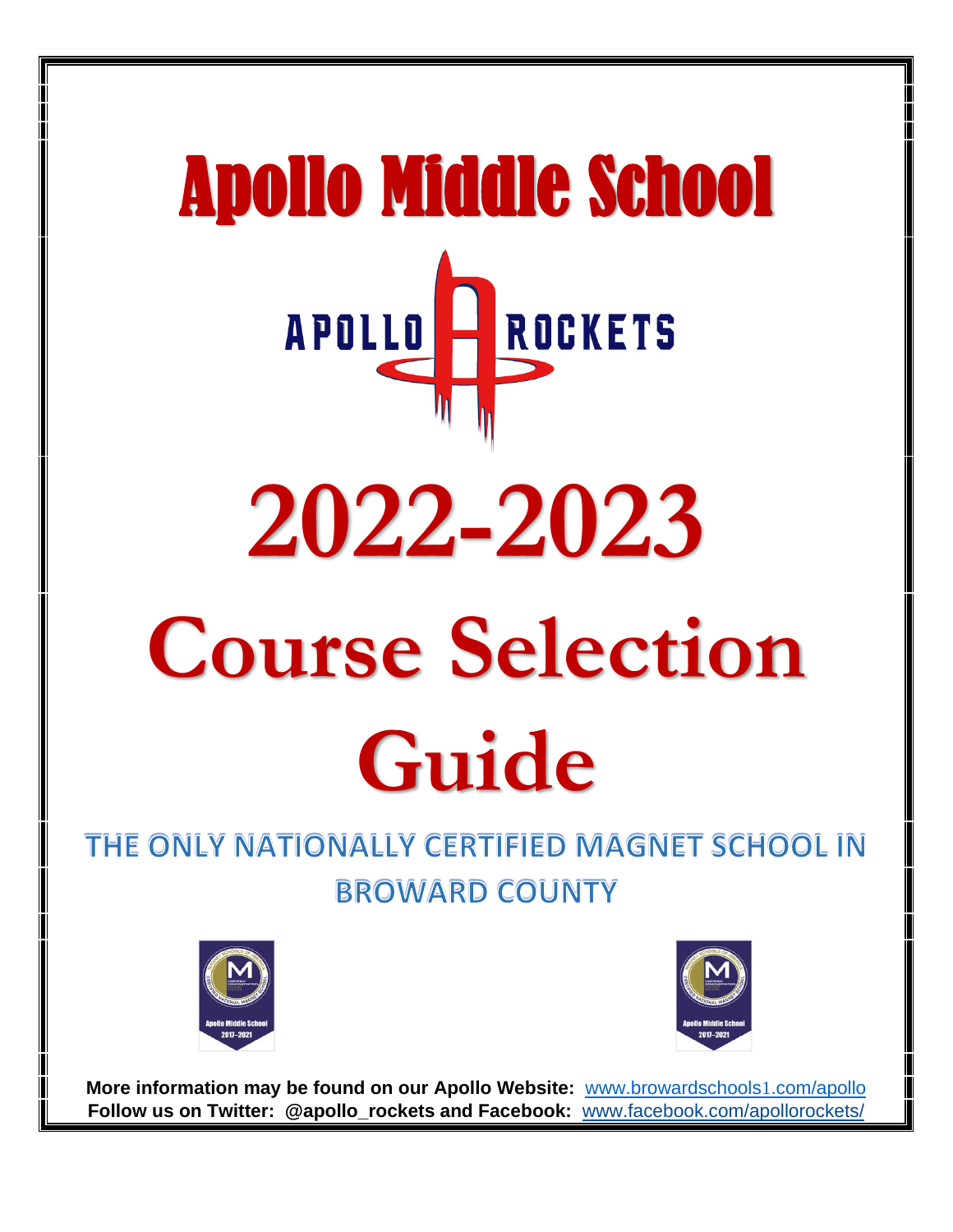# Apollo Middle School Shawn Aycock, Principal

# IMPORTANT INFORMATION FOR PARENTS AND STUDENTS

This course directory has been prepared to assist Apollo Middle School students and their families with the course selection process for the 2021-2022 school year. Please read the information contained in this document very carefully. It will serve as a valuable tool when choosing an academic path for your child. We believe that the students' years at Apollo Middle School will provide them with successful and positive experiences. Students will encounter many opportunities for academic, physical, social, and emotional growth. They will not only enhance their present skills and abilities, but also be better prepared for success in the next grade as well as future endeavors.

# Course Selection Procedures

- Students will be placed into their core curricular classes based on their FSA scores, current grades, and teacher recommendations.
- Teacher can recommend students for modified placement if academic performance conflicts with FSA score.
- A course offerings guide will be posted on the school website so that students can discuss elective choices with parents.
- All students taking high school credit classes must have parent/guardian signed permission.
- School staff will meet with students after their elective choices have been submitted through Microsoft Forms if any discrepancies arise.
- Parents that want a different academic placement from the school suggested placement can sign a waiver. District placements are not able to be waived
- Every attempt will be made to honor students' elective choices as long as students meet the criteria/prerequisite. The goal is to make sure students get the top two choices.

NOTE: All information in this booklet is subject to change based upon The Florida Department of Education and The School Board of Broward County directives.

|                  | MIDDLE SCHOOL GRADING SCALE |  |
|------------------|-----------------------------|--|
| 90%-100% A       | 70% -76% C                  |  |
| $87\% - 89\%$ B+ | $67\% - 69\%$ D+            |  |
| $80\% - 86\%$ B  | $60\% - 66\%$ D             |  |
| 77%-79% C+       | $0\%$ -59% F                |  |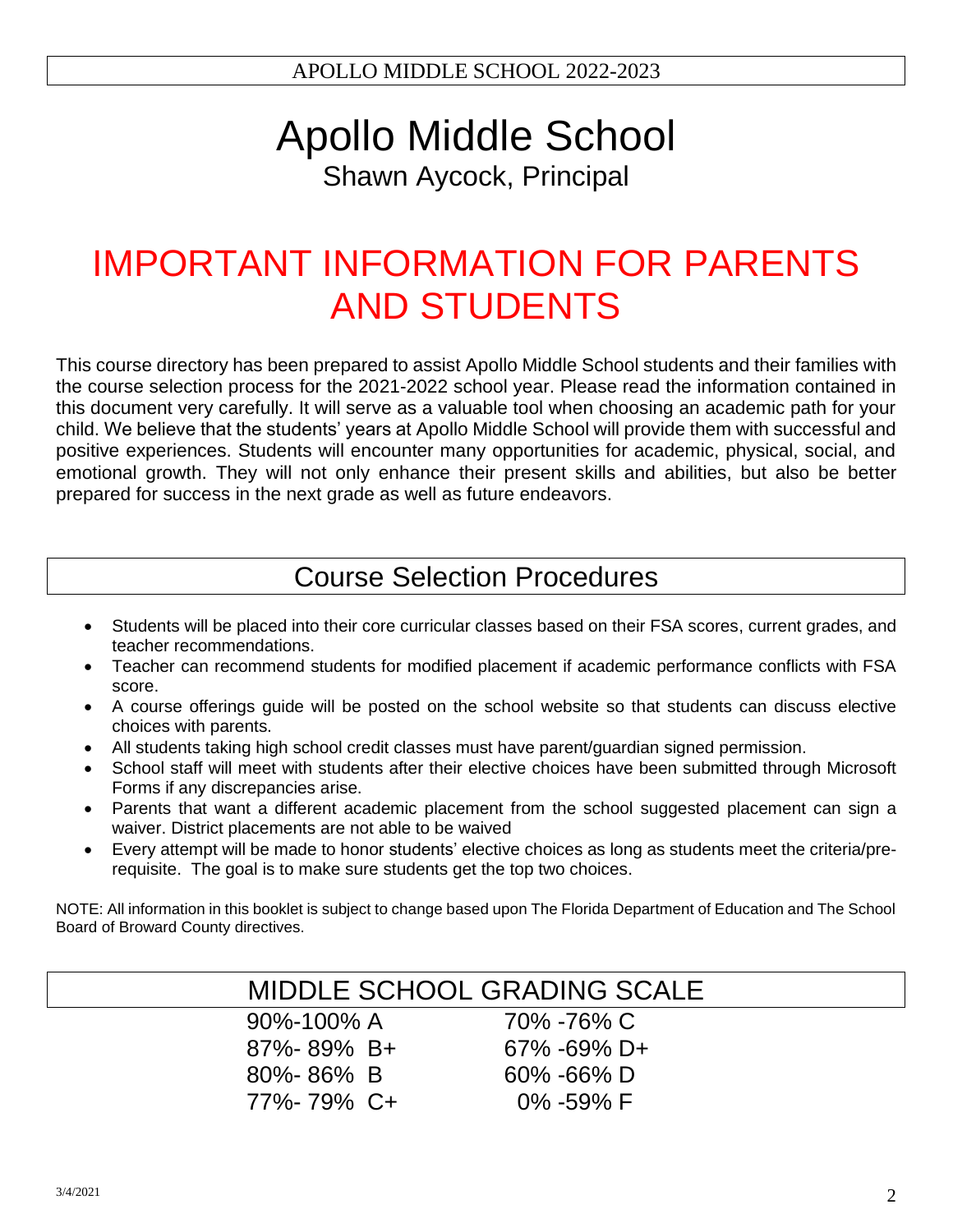# **Apollo Middle School Electives Overview**

# **6th**

| <b>Fine Arts</b>                                |  |  |
|-------------------------------------------------|--|--|
| Art <sub>1</sub>                                |  |  |
| <b>Band Beginning</b>                           |  |  |
| <b>Chorus</b>                                   |  |  |
| Percussion                                      |  |  |
| <b>TV Production</b>                            |  |  |
| <b>Humanities</b>                               |  |  |
| <b>Cambridge Global Perspectives 1</b><br>$***$ |  |  |
| <b>Creative Writing 1</b>                       |  |  |
| Drama & Theatre 1                               |  |  |
| <b>Latinos in Action</b>                        |  |  |
| Living Well/Novel Studies <sup>†</sup>          |  |  |
| <b>Service Learning/Leadership</b>              |  |  |
| <b>Spanish-Dual Language **</b>                 |  |  |
| Spanish, M/J Beginners                          |  |  |
| <b>Speech &amp; Debate 1</b>                    |  |  |
| <b>Team Sports/Physical Education</b>           |  |  |
| Yoga 1                                          |  |  |
| <b>STEM Elective</b>                            |  |  |
| Aeronautics**                                   |  |  |
| Astronomy**                                     |  |  |
| <b>Coding Fundamentals</b>                      |  |  |
| <b>Exploratory Engineering</b>                  |  |  |
| <b>Gardening 1</b>                              |  |  |
| <b>Business Technology 1 Introduction</b>       |  |  |
| <b>Mathematics Competition **</b>               |  |  |

| <b>7th</b>                                                         |  |  |
|--------------------------------------------------------------------|--|--|
| <b>Fine Arts</b>                                                   |  |  |
| Art 2                                                              |  |  |
| <b>Band Beginning</b>                                              |  |  |
| <b>Band Intermediate***</b>                                        |  |  |
| Chorus, Intermediate**                                             |  |  |
| <b>Percussion</b>                                                  |  |  |
| <b>TV Production</b>                                               |  |  |
| Yearbook                                                           |  |  |
| <b>Humanities</b>                                                  |  |  |
| <b>Archeology / Mythology</b>                                      |  |  |
| <b>Cambridge Global Perspectives 2**</b>                           |  |  |
| <b>Creative Writing 1</b>                                          |  |  |
| <b>Creative Writing 2</b>                                          |  |  |
| Drama & Theatre 1                                                  |  |  |
| Drama & Theatre 2                                                  |  |  |
| <b>Film Studies 1</b>                                              |  |  |
| Journalism <sub>1</sub>                                            |  |  |
| Latinos in Action *                                                |  |  |
| <b>Law Studies</b>                                                 |  |  |
| <b>Peer Counseling 1</b>                                           |  |  |
| <b>Service Learning/Leadership</b>                                 |  |  |
| <b>Spanish Speakers Cambridge</b><br>Honors /DUAL Language*/**/*** |  |  |
| <b>Spanish Speakers 1Honors(High</b>                               |  |  |
| School)<br>Spanish 1(High School)**                                |  |  |
| <b>Speech &amp; Debate 1</b>                                       |  |  |
|                                                                    |  |  |
| <b>Team Sports/Physical Education</b>                              |  |  |
| Yoga 1                                                             |  |  |
| Yoga 2                                                             |  |  |
| <b>STEM Elective</b>                                               |  |  |
| Aeronautics 2**                                                    |  |  |
| <b>Business Technology 2 Intermediate</b>                          |  |  |
| <b>Digital Discoveries</b>                                         |  |  |
| <b>Engineering Intermediate</b>                                    |  |  |
| <b>Gardening 2</b>                                                 |  |  |
| <b>Mathematics Competition **</b>                                  |  |  |
| <b>Meteorology</b>                                                 |  |  |
|                                                                    |  |  |

| 8th                                                                                   |  |  |  |
|---------------------------------------------------------------------------------------|--|--|--|
| <b>Fine Arts</b>                                                                      |  |  |  |
| Art <sub>2</sub>                                                                      |  |  |  |
| Art 3 Studio */**                                                                     |  |  |  |
| <b>Band Intermediate**</b>                                                            |  |  |  |
|                                                                                       |  |  |  |
| <b>Band Advanced</b> **                                                               |  |  |  |
| Chorus, Advanced **                                                                   |  |  |  |
| Dance                                                                                 |  |  |  |
| <b>Percussion</b>                                                                     |  |  |  |
| Photography*                                                                          |  |  |  |
| <b>TV Production</b>                                                                  |  |  |  |
| Yearbook                                                                              |  |  |  |
| <b>Humanities</b><br><b>African American History</b>                                  |  |  |  |
|                                                                                       |  |  |  |
| <b>African American History, Advanced</b><br><b>Cambridge Global Perspectives 3**</b> |  |  |  |
|                                                                                       |  |  |  |
| <b>Comprehensive Law (High School) ***</b>                                            |  |  |  |
| <b>Creative Writing 2</b>                                                             |  |  |  |
| <b>Creative Writing 3</b>                                                             |  |  |  |
| Drama & Theatre 2                                                                     |  |  |  |
| Drama & Theatre 3 (High School)                                                       |  |  |  |
| <b>Film Studies 2</b>                                                                 |  |  |  |
| Journalism <sub>1</sub>                                                               |  |  |  |
| Journalism <sub>2</sub>                                                               |  |  |  |
| Latinos in Action *                                                                   |  |  |  |
| <b>Peer Counseling 2</b>                                                              |  |  |  |
| Psychology/Sociology                                                                  |  |  |  |
| <b>Service Learning/Leadership</b>                                                    |  |  |  |
| <b>Spanish Speakers 2 Honors(High</b><br>Seho                                         |  |  |  |
| Spanish 1(High School)**                                                              |  |  |  |
| <b>Team Sports/Physical Education</b>                                                 |  |  |  |
| <b>Teaching Assistant*</b>                                                            |  |  |  |
| Yoga 2                                                                                |  |  |  |
| Yoga 3                                                                                |  |  |  |
| <b>STEM Elective</b>                                                                  |  |  |  |
| <b>Advanced I.T. (High School)</b>                                                    |  |  |  |
| Aeronautics 3**                                                                       |  |  |  |
| Forensics <sup>**</sup>                                                               |  |  |  |
| <b>Gardening 3</b>                                                                    |  |  |  |
| <b>Mathematics Competition **</b>                                                     |  |  |  |
| Web Design (High School) Level 3                                                      |  |  |  |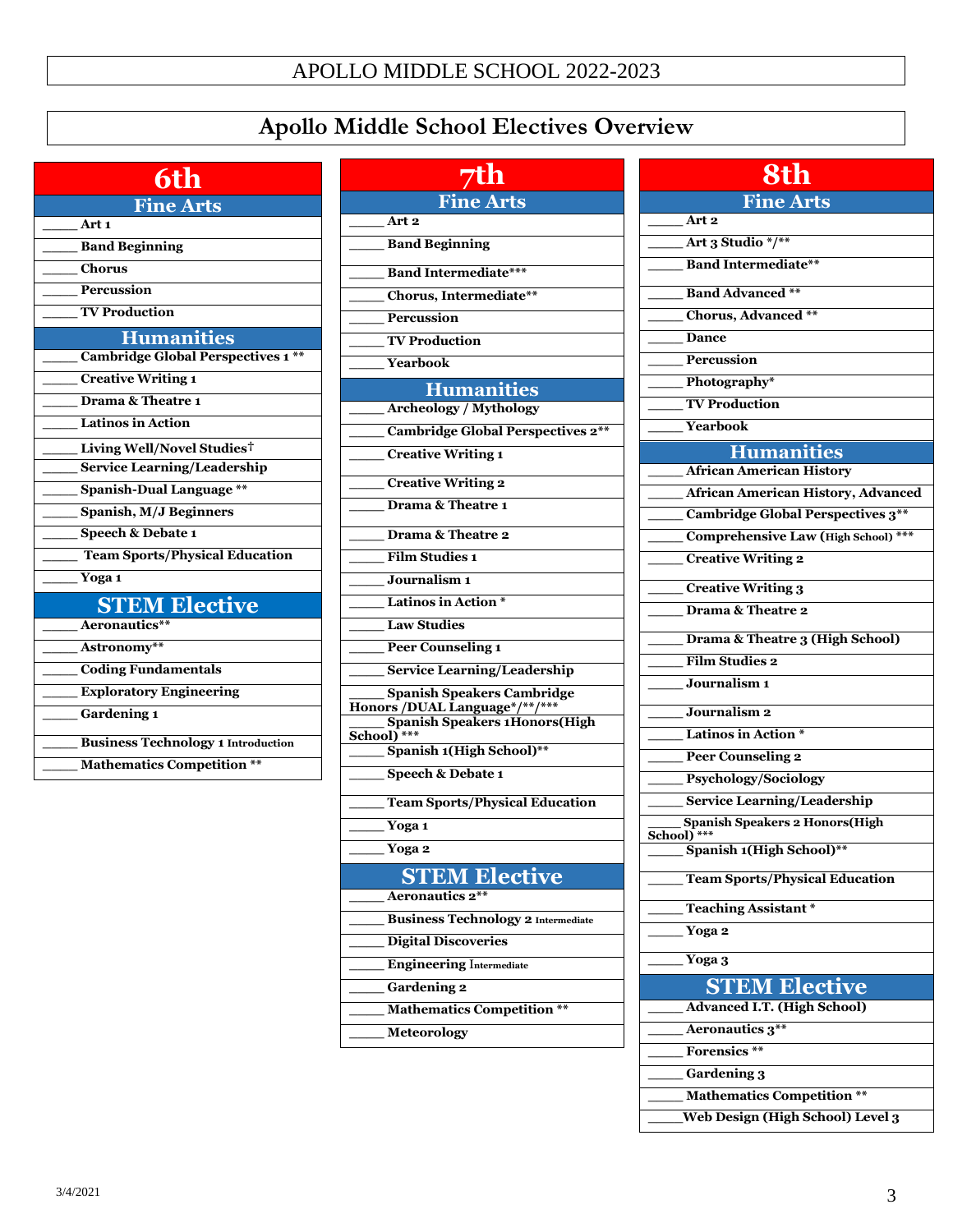# CORE COURSE REQUIREMENTS **ADVANCED ACADEMIC PLACEMENT RECOMMENDATIONS for MATH**

#### 6th Grade

- Level 3 or above on the FSA Math.
	- $\circ$  Quarter grades of A's and B's in the 5<sup>th</sup> grade mathematics program
	- o Teacher Recommendation: (mathematical maturity and confidence, ability to show work mathematically
	- o self-motivated and completes all homework on time

#### 7th Grade

- Level 3 or above on the FSA Math.
	- $\circ$  Quarter grades of A's and B's in the 6<sup>th</sup> grade mathematics program
	- o Teacher Recommendation: (mathematical maturity and confidence, ability to show work mathematically
	- o self-motivated and completes all homework on time

#### 8th Grade Algebra I Honors

- Level 3 or above on the FSA Math.
	- $\circ$  Quarter grades of A's and B's in the 7th<sup>th</sup> grade mathematics program
	- o Teacher Recommendation: (mathematical maturity and confidence, ability to show work mathematically
	- o self-motivated and completes all homework on time

#### ADVANCED MATH OPTIONS:

PRE-ALGEBRA (GEM 6) Students must score a 346 on the Math FSA and a 336 on the Reading FSA to be placed into this class. Students will complete three years of course work in one school year.

GEM 7 (ALGEBRA I HONORS) Students need to complete the 6th grade GEM program with test scores of B or higher, midterm and final exam scores of 80% or higher, overall quarter grades of 80% or higher. Additionally, it is suggested that students have a strong work ethic and can independently complete homework and study for tests, are self-motivated, give 100%effort, participate in class discussions, and enjoy the challenge of an extremely rigorous curriculum.

GEM 8 (GEOMETRY HONORS) Successful completion of Algebra I Honors in 7th grade with a grade of "B" or higher and a passing grade on the Algebra EOC exam. Also, it is STRONGLY recommended that students have a chapter test score average of 85% or higher in Algebra I Honors.

EMF ONLINE PROGRAM Students will be invited by the district by the end of their  $5<sup>th</sup>$  grade year if they received a perfect score on their  $4<sup>th</sup>$  grade Math FSA

#### **ADVANCED ACADEMIC PLACEMENT RECOMMENDATIONS for ELA**

- 6th-8th Grade Advanced English Language Arts (ELA)
	- Level 3 or above on the FSA Math.
		- $\circ$  Quarter grades of A's and B's in the 6<sup>th</sup> grade mathematics program
		- o Teacher Recommendation: (mathematical maturity and confidence, ability to show work mathematically
		- o self-motivated and completes all homework on time

#### **ADVANCED ACADEMIC PLACEMENT RECOMMENDATIONS for SCIENCE**

6th Grade ComprehensiveScience1AcceleratedAdvanced (GEARS 1)

- Level 4 or above on the FSA Math and Science and Level 3 on FSA ELA
	- $\circ$  Quarter grades of A's and B's in the 6<sup>th</sup> grade mathematics program
	- o Teacher Recommendation: (mathematical maturity and confidence, ability to show work mathematically
	- o self-motivated and completes all homework on time
- 7th Grade ComprehensiveScience2AcceleratedAdvanced (GEARS 2)
	- Level 3 or above on the FSA Math and Level 3 on FSA ELA
		- o Competition of GEARS 1 with Quarter grades of A's and B's
		- o self-motivated and completes all homework on time

#### 8th Grade Biology Honors, High School

- Level 3 or above on the FSA ELA, Math and Science.
	- o Competition of GEARS 2 with Quarter grades of A's and B's
	- o self-motivated and completes all homework on time

#### **ADVANCED ACADEMIC PLACEMENT RECOMMENDATIONS for SOCIAL STUDIES**

- 6th-8th Grade Advanced English Language Arts (ELA)
	- Level 3 or above on the FSA ELA.
		- $\circ$  Quarter grades of A's and B's in the 6<sup>th</sup> grade mathematics program
		- o Teacher Recommendation: (mathematical maturity and confidence, ability to show work mathematically
		- o self-motivated and completes all homework on time

\*Electives are determined by individual student's needs.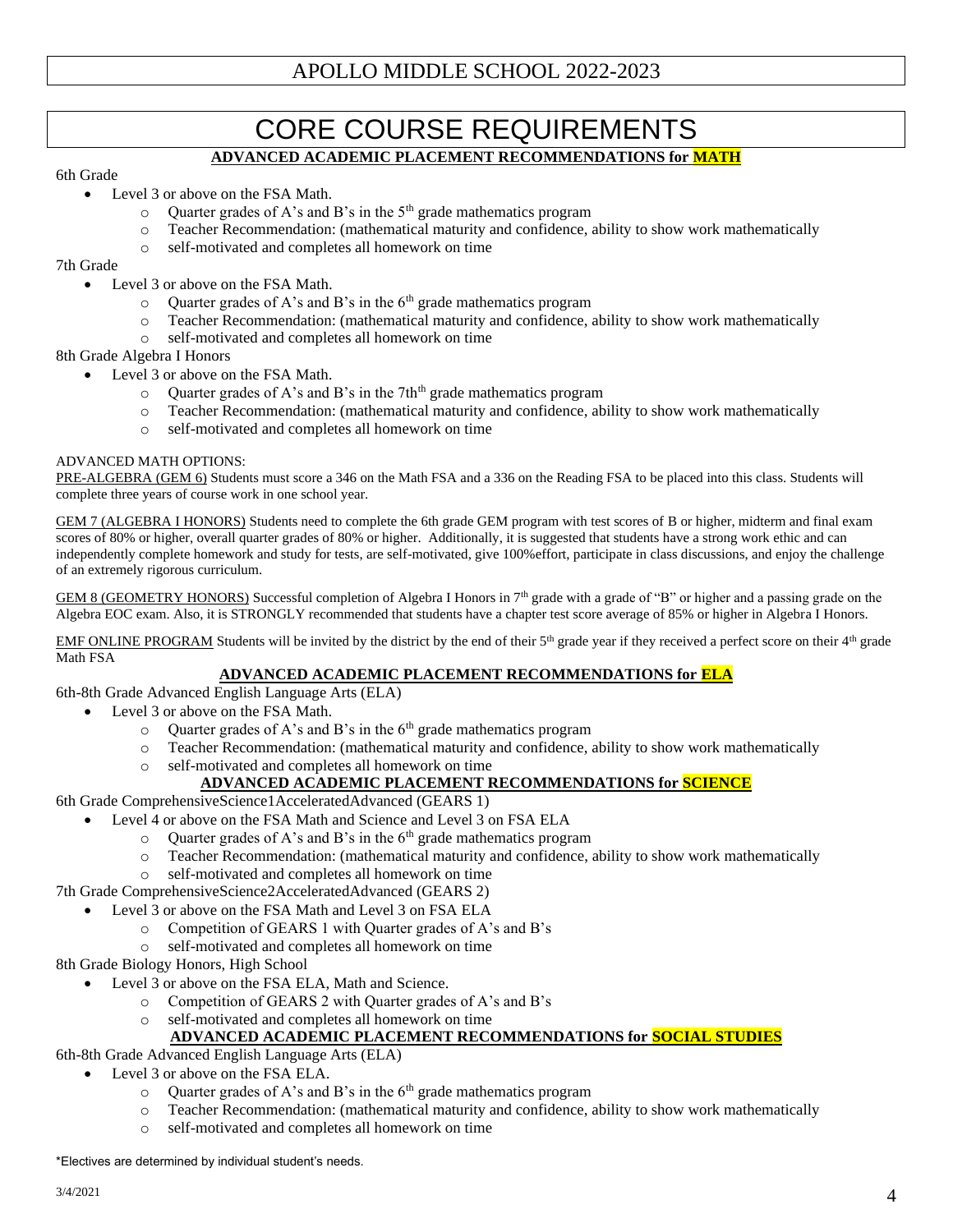## **2020-2021 Apollo Middle Academic Course Offerings**

| $6th$ Grade                      | $\overline{7^{th}}$ Grade        | 8 <sup>th</sup> Grade             |
|----------------------------------|----------------------------------|-----------------------------------|
| <b>Language Arts</b>             | <b>Language Arts</b>             | <b>Language Arts</b>              |
| LA <sub>6</sub>                  | LA <sub>7</sub>                  | LA 8                              |
| LA Advanced 6                    | LA Advanced 7                    | LA Advanced 8                     |
| LA Gifted 6                      | LA Gifted 7                      | LA Gifted 8                       |
| LA ELL 6                         | LA ELL 7                         | LA ELL 8                          |
| LA Cambridge 6 Advanced          | LA Cambridge 7 Advanced          | LA Cambridge 8 Advanced           |
|                                  |                                  |                                   |
| <b>Mathematics</b>               | <b>Mathematics</b>               | <b>Mathematics</b>                |
| Math 6                           | Math 7                           | Pre-Algebra                       |
| Math Advanced 6                  | Math Advanced 7                  | Algebra 1 Honors                  |
| Pre-Algebra (GEM 6)              | Algebra (GEM 7)                  | Geometry (GEM 8)                  |
| <b>EMF</b>                       | <b>EMF</b>                       | <b>EMF</b>                        |
|                                  |                                  |                                   |
| <b>Science</b>                   | <b>Science</b>                   | <b>Science</b>                    |
| Earth Science 6                  | Life Science 7                   | Physical Science 8                |
| Earth Science Advanced 6         | Life Science 7 Advanced          | Physical Science Advanced 8       |
| ACC 1 (GEERS)                    | ACC 2 (GEERS)                    | <b>Biology Honors</b>             |
| ACC 1 (GEERS) w/Aeronautics      | ACC 2 (GEERS) w/Aeronautics      |                                   |
|                                  |                                  |                                   |
| <b>Social Studies</b>            | <b>Social Studies</b>            | <b>Social Studies</b>             |
| <b>World History</b>             | Civics                           | <b>US History</b>                 |
| <b>World History Advanced</b>    | <b>Civics Advanced</b>           | <b>US History Advanced</b>        |
| World History Advanced Gifted    | <b>Civics Advanced Gifted</b>    | <b>US History Gifted Advanced</b> |
| Cambridge, Global Perspectives 1 | Cambridge, Global Perspectives 2 | Cambridge, Global Perspectives 3  |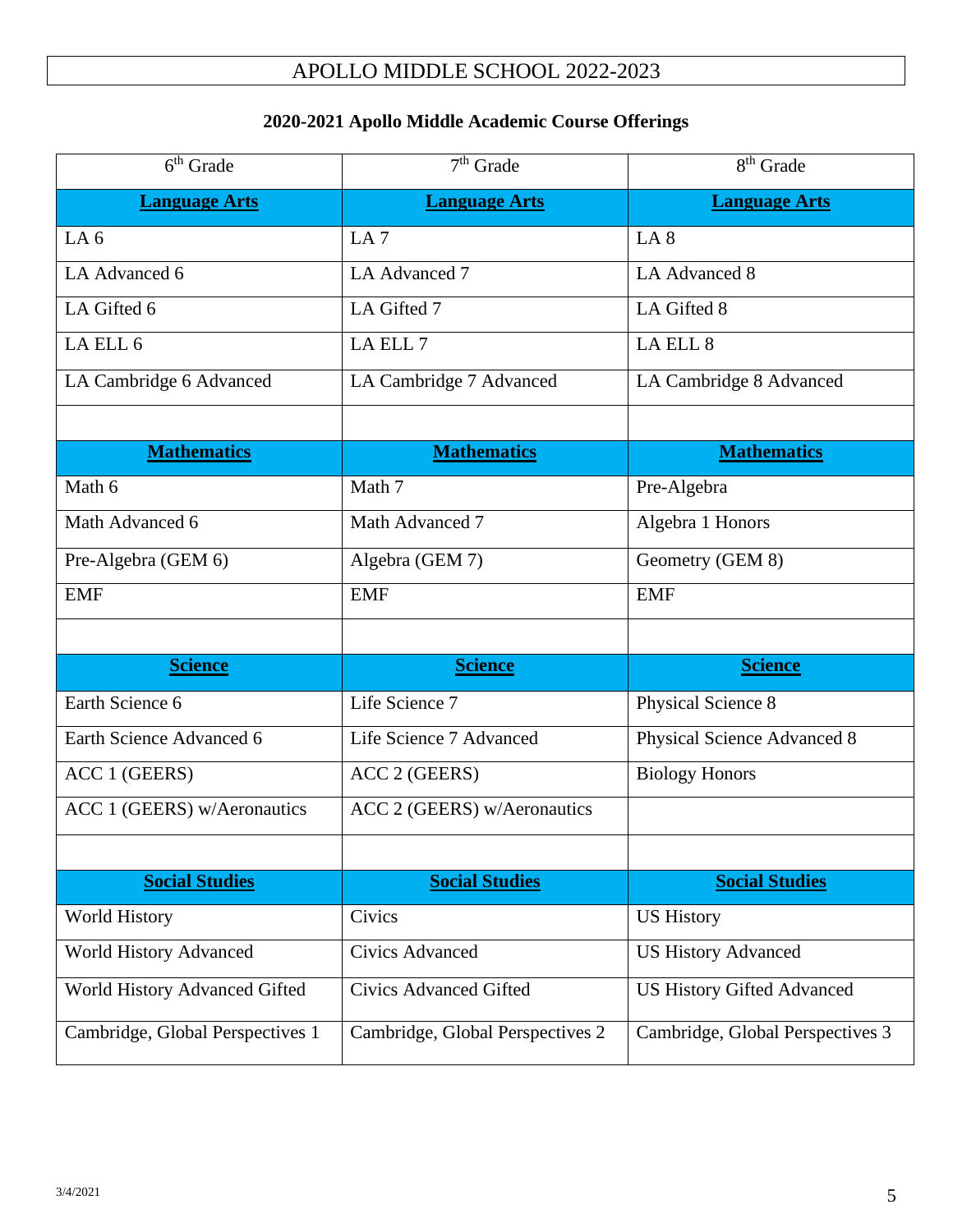# **CORE CURRICULUM**

#### **Sixth Grade Core Curriculum**

#### **LANGUAGE ARTS 6**

This course provides educational experiences addressing the English Language Arts Florida Standards. The content may include the study of literature, use of the writing process, application of reading, listening, spelling, grammar, speaking, critical thinking, and applications of language arts skills to daily life and the environment

#### **LANGUAGE ARTS ADVANCED 6**

At the advanced level, content and curriculum addressed in Language Arts may be accelerated and covered in greater depth utilizing more challenging, complex texts.

#### **LANGUAGE ARTS GIFTED 6**

At the gifted level, the Broward County curriculum is accelerated, enriched, and differentiated as needed to meet the needs of gifted students. Additional resources are used to challenge students on a higher level and technology tools are utilized to assist students in the creation and distribution of writing. Students will learn to communicate confidently and effectively and develop reading, writing, speaking, and listening skills. Students will gain advanced reading comprehension and maturity in writing and oral communication. All students participate in the District Literary Fair and outside writing competitions as determined by the teacher. Gifted Only Class

#### **LANGUAGE ARTS FOR ELL STUDENTS 6**

The objective of this course is to provide beginning, intermediate, and advanced English instruction in communication skills to students with limited proficiency in English, and to develop an awareness of the students' cultures in relation to United States culture. The content may include, but not be limited to, instruction and practice in listening, speaking, reading, writing instruction, analysis of sentence structure and paragraphs, study skills and the relation of English proficiency to the working world.

#### **MATHEMATICS 6 <http://www.cpalms.org/Public/PreviewCourse/Preview/10283>**

The objective of this course is to provide additional practice and to establish grade level proficiency with the standards established for 6th grade by the Florida Department of Education. The content may include, but not be limited to multiplication and division of decimals and fractions, data analysis, ratios, rates, fraction, decimal and percent equivalencies and their applications, algebraic expressions and equations, functions and in equalities and using formulas in geometry. Many of these concepts will be taught through word problems.

#### **MATHEMATICS ADVANCED 6 <http://www.cpalms.org/Public/PreviewCourse/Preview/10284>**

The objective of this course is to provide additional practice and to establish proficiency with the standards established for 6th grade by the Florida Department of Education. The content may include, but not be limited to multiplication and division of decimals and fractions, data analysis, ratios, rates, fractions, decimals, and percent equivalencies and their applications, algebraic expressions and equations, functions and inequalities and using formulas in geometry. Many of these concepts will be taught through word problems. Additionally, students will explore integers, operations with rational numbers and measurement specifically volume and surface area. This course involves independent work, follows chapter sequence of the text which builds on previously taught concepts and requires students to apply the skills that they have learned. The pace is accelerated and requires at least 15 minutes of homework daily. Advanced Math Placement Recommendation: Level 4 or above on FSA Mathematics, Level 3 or above on FSA Reading, Academic grades of A's and B's in the 5th grade mathematics program. It is suggested that students have a strong work ethic, can independently complete homework and study for tests, are self-motivated, and enjoy the challenge of a rigorous curriculum.

#### **PRE-ALGEBRA GEM (Great Explorations in Mathematics) 6<http://www.cpalms.org/Public/PreviewCourse/Preview/10286>**

GEM 6 "PRE-ALGEBRA" pulls almost all of the standards from both 6th and 7th Grade Advanced Math. Students eligible for this class are identified during their fifth-grade year. The objective of this course is to incorporate and master all critical mathematical content fundamental to high school level course work, specifically Algebra I Honors. The content may include, but not be limited to, algebra, estimation, geometry, graphing, number theory, percent, probability, statistics, problem solving, ratio, proportion, scientific notation, and rational numbers. This mostly-digital course is very fast paced and is a combination of direct, teacher-led lessons and online virtual lessons. GEM 6 requires approximately 60 minutes of online homework daily which will involve independent learning via online videos and practice. GEM 6 Math Placement Recommendation: Level 5 on FSA Mathematics, Level 4 or above on FSA Reading, Academic grades of A's in the 5th grade mathematics program and a score of 65 or higher on the county Gem placement test. It is strongly recommended that students who choose this course do so with the understanding that the curriculum is incredibly fast-paced and covers the equivalent of three years (6th, 7th, and 8th Grade) of mathematics in a single year. It is also highly recommended that students choose Study Hall as one of their electives, so they have enough time to complete the extensive workload EMF(Elements of Mathematics: Foundations)Online Program 6EMF is a self-contained, self-study program delivered by the Institute for Mathematics  $\&$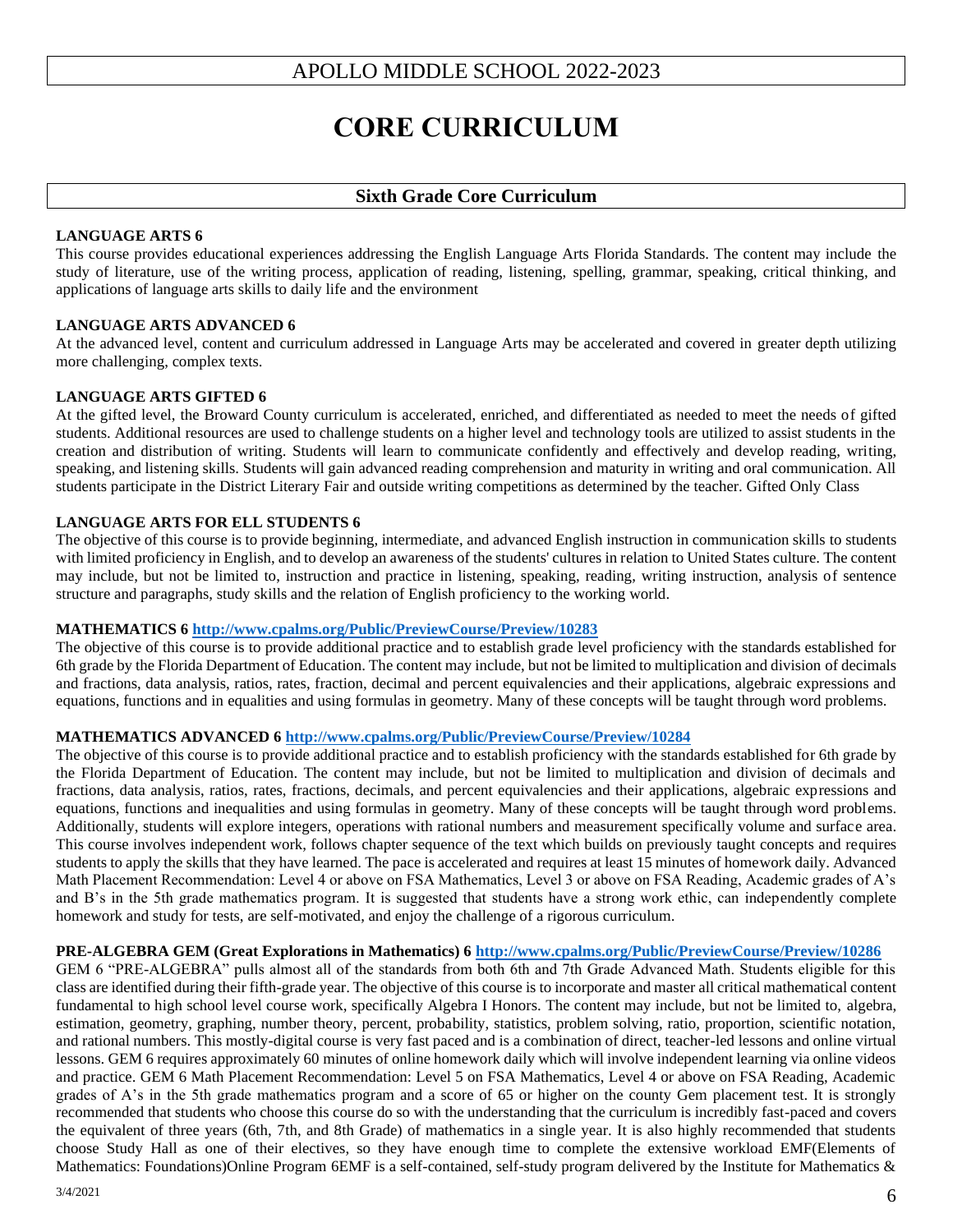Computer Science that allows independent and high achieving students to earn four credits of High School Mathematics as well as complete middle school mathematics course standards before leaving middle school. The EMF curriculum exposes students to subject areas not found in the standard curriculum such as operational systems, set theory, number theory, abstract algebra, and probability and statistics. The EMF program is a 6ththrough 8thgrade program. If completion of all 3 years is reached, students will have credits in Algebra 1 Honors, Geometry Honors, Algebra 2 Honors and Precalculus Honors. Throughout the 3 years, all students must maintain an 80% on each module or higher and must follow the timeline set forth by EMF. This timeline does not account for holidays and days off so students should budget additional hours outside of school each day to complete the program and stay within the desired timeline. This program is extremely fast paced and requires the student to put in double homework time, compared to other classes, in order to complete the required online curriculum in three years.

#### **EMF(Elements of Mathematics: Foundations) Online Program 6**

EMF is a self-contained, self-study program delivered by the Institute for Mathematics & Computer Science that allows independent and high achieving students to earn four credits of High School Mathematics as well as complete middle school mathematics course standards before leaving middle school. The EMF curriculum exposes students to subject areas not found in the standard curriculum such as operational systems, set theory, number theory, abstract algebra, and probability and statistics. The EMF program is a 6ththrough 8thgrade program. If completion of all 3 years is reached, students will have credits in Algebra 1 Honors, Geometry Honors, Algebra 2 Honors and Precalculus Honors. Throughout the 3 years, all students must maintain an 80% on each module or higher and must follow the timeline set forth by EMF. This timeline does not account for holidays and days off so students should budget additional hours outside of school each day to complete the program and stay within the desired timeline. This program is extremely fast paced and requires the student to put in double homework time, compared to other classes, in order to complete the required online curriculum in three years.

#### **EARTH-SPACE SCIENCE 6**

The Earth Science curriculum builds on the natural curiosity of students. By connecting them to the beauty of geological history, the amazing landforms around the globe, the nature of the sea and air, and the newest discoveries about our universe, the curriculum gives students an opportunity to relate to their everyday world. Students will explore topics such as the fundamentals of geology, oceanography, meteorology, and astronomy; Earth's minerals and rocks; Earth's interior; plate tectonics, earthquakes, volcanoes, and the movements of continents; geology and the fossil record; the oceans and the atmosphere; and the solar system and the universe. Lesson assignments help students discover how scientists investigate the science of our planet.

#### **EARTH-SPACE SCIENCE, ADVANCED 6**

The Earth Science curriculum builds on the natural curiosity of students. By connecting them to the beauty of geological history, the amazing landforms around the globe, the nature of the sea and air, and the newest discoveries about our universe, the curriculum gives students an opportunity to relate to their everyday world. Students will explore topics such as the fundamentals of geology, oceanography, meteorology, and astronomy; Earth's minerals and rocks; Earth's interior; plate tectonics, earthquakes, volcanoes, and the movements of continents; geology and the fossil record; the oceans and the atmosphere; and the solar system and the universe. Lesson assignments help students discover how scientists investigate the science of our planet.

COURSE OBJECTIVES: • Describe through hands-on and virtual exploration the many aspects of the science of our planet, as well as the universe beyond our planet. • Utilize tools and concepts to think critically about the fundamentals of geology, oceanography, meteorology, and astronomy; Earth's minerals and rocks; Earth's interior; plate tectonics, earthquakes, volcanoes, and the movements of continents; geology and the fossil record; the oceans and the atmosphere; and the solar system and the universe. • Research and explain the key concepts and connections to the everyday world of geological history, landforms around the globe, the nature of the sea and air, and the newest discoveries about our universe.

#### **SCIENCE –GEARS (COMPREHENSIVE SCIENCE ACCERALERATED) 6**

This course provides a rigorous and comprehensive foundation for the 6th-grade student. It covers the relevant topics in all the major scientific disciplines, building on prior knowledge and expanding on subjects. Students begin with a review of the scientific process and get more into depth with the idea of critical analysis of theories and experimental research. They will move on to discuss principles of physical science and energy. In the life science portion of the course, students will cover structure and function of organisms, genetics and evolution, and tenets of ecology. This will flow into the environmental science topics including earth's cycles and environmental problems. A brief discussion of the solar system will also be covered. Students will learn about the assigned topics through interactive activities, experimentation, discussion, and engaging text and animations. Graded assignments will be stimulating and thoughtprovoking, hopefully paving the way for future interest in the scientific disciplines. COURSE OBJECTIVES: • Explain and use the methods and tools of scientific inquiry, applying them across scientific disciplines. • Identify properties of an atom, element, compound, and mixture, and apply knowledge to use of formulas and equations. •Describe the concepts of friction, gravity, waves, and kinetic and potential energy. • Apply knowledge of structure and function of organisms to categorize them taxonomically and compare and contrast across the taxonomic levels. • Define and give examples of adaptations and explain how they apply to genetics and evolution. • Describe energy flow in terms of food webs and trophic levels, involving biotic and abiotic components. • Identify features of the major biomes. • Describe the environmental cycles involving water, nitrogen, and carbon and discuss the global implications of altering them. • Identify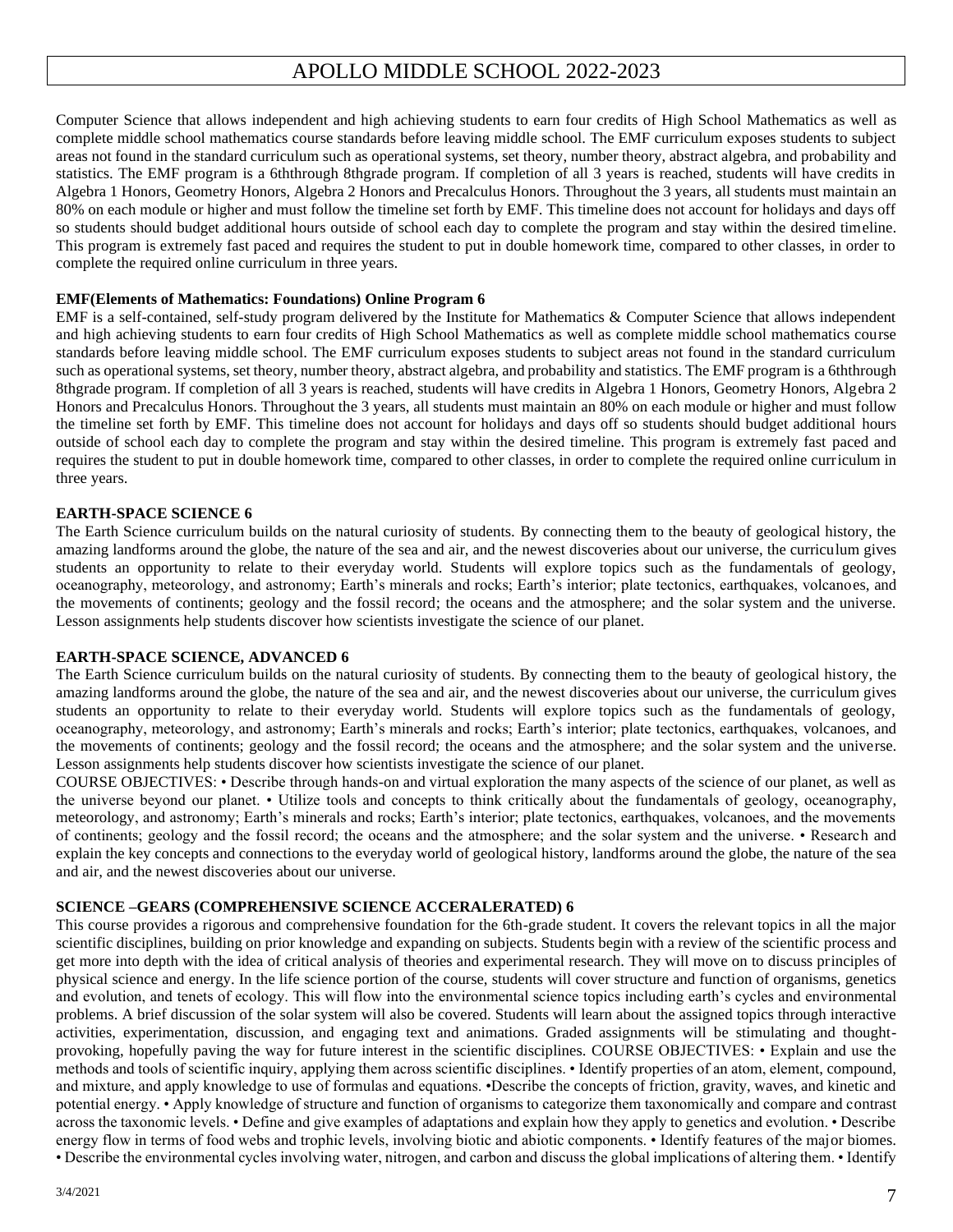sources of environmental distress and discuss different measures that humans are taking, or may take in the future, to improve the health of the planet.

#### **WORLD HISTORY 6 & WORLD HISTORY ADVANCED 6**

The objective of this course is to understand that the world is comprised of many diverse cultural groups who have made significant contributions to both the past and present. Students will explore the development of civilizations in historical and geographical settings, as well as the individuals and events that have significantly influenced culture and history. They will examine the major political, economic, social, and religious beliefs and institutions of selected Eastern and Western cultures. The content will include, but not be limited to, the study of ancient societies such as Egypt, Greece, and Rome.

#### **Additional Requirements:**

**At the advanced and gifted levels, critical thinking and application skills are emphasized when comparing and contrasting historical and contemporary issues. They will develop collaborative skills, as well as public speaking skills, through individual and group projects. Additional course requirements may include outside readings, having access to news articles for current events, and Internet access for research objectives. Students must complete a research-based project that emphasizes the use of primary sources, has a thesis statement, and has a conclusion that demonstrates original student analysis.** 

#### **Seventh Grade Core Curriculum**

#### **LANGUAGE ARTS 7**

This course provides educational experiences addressing the English Language Arts Florida Standards. The content may include the study of literature, use of the writing process, application of reading, listening, spelling, grammar, speaking, critical thinking, and applications of language arts skills to daily life and the environment.

#### **LANGUAGE ARTS FOR ELL STUDENTS 7**

The objective of this course is to provide beginning, intermediate, and advanced English instruction in communication skills to students with limited proficiency in English, and to develop an awareness of the students' cultures in relation to United States culture. The content may include, but not be limited to, instruction and practice in listening, speaking, reading, writing instruction, analysis of sentence structure and paragraphs, study skills and the relation of English proficiency to the working world.

#### **LANGUAGE ARTS ADVANCED 7**

At the advanced level, content and curriculum addressed in Language Arts may be accelerated and covered in greater depth utilizing more challenging, complex texts.

#### **LANGUAGE ARTS GIFTED 7**

At the gifted level, the Broward County curriculum is accelerated, enriched, and differentiated as needed to meet the needs of gifted students. Additional resources are used to challenge students on a higher level and technology tools are utilized to assist students in the creation and distribution of writing. Students will learn to communicate confidently and effectively and develop reading, writing, speaking, and listening skills. Students will gain advanced reading comprehension and maturity in writing and oral communication. All students participate in the District Literary Fair and outside writing competitions as determined by the teacher.

#### **MATHEMATICS 7 <http://www.cpalms.org/Public/PreviewCourse/Preview/10285>**

The objective of this course is to provide additional practice and to enable proficiency with the MAFS established for 7th grade by the Florida Department of Education. Students will continue to develop mathematical content fundamentals for grade level proficiency. Emphasis is placed on computational proficiency. The content may include, but not be limited to, computational and applicational work with integers, rational numbers, percents, linear equations and functions, proportions and similarity, data analysis and probability, surface area and volume, measurement and proportional reasoning.

#### **MATHEMATICS ADVANCED 7 <http://www.cpalms.org/Public/PreviewCourse/Preview/10286>**

The objective of this course is to provide additional practice and to enable proficiency with the MAFS established for 7th grade by the Florida Department of Education. Students will continue to develop mathematical content fundamentals for higher level coursework. Emphasis is placed on computational proficiency. The content may include, but not be limited to, computational and applicational work with integers, rational numbers, percents, linear equations and functions, proportions and similarity, data analysis and probability, surface area and volume, measurement and proportional reasoning. Additionally, students will explore geometry and spatial reasoning, statistics and inequalities. This is a Pre-Algebra course and students who successfully complete this course may meet the requirements for Algebra 1 Honors as 8th graders. Seventh Grade Advanced Math Placement Recommendation: Level 4 or above on FSA Mathematics, Level 4 or above on the FSA Reading, Academic quarter grades of A's and B's in the 6th grade advanced mathematics program. It is suggested that students have a strong work ethic, can independently complete homework and study for tests, are selfmotivated, and enjoy the challenge of a rigorous curriculum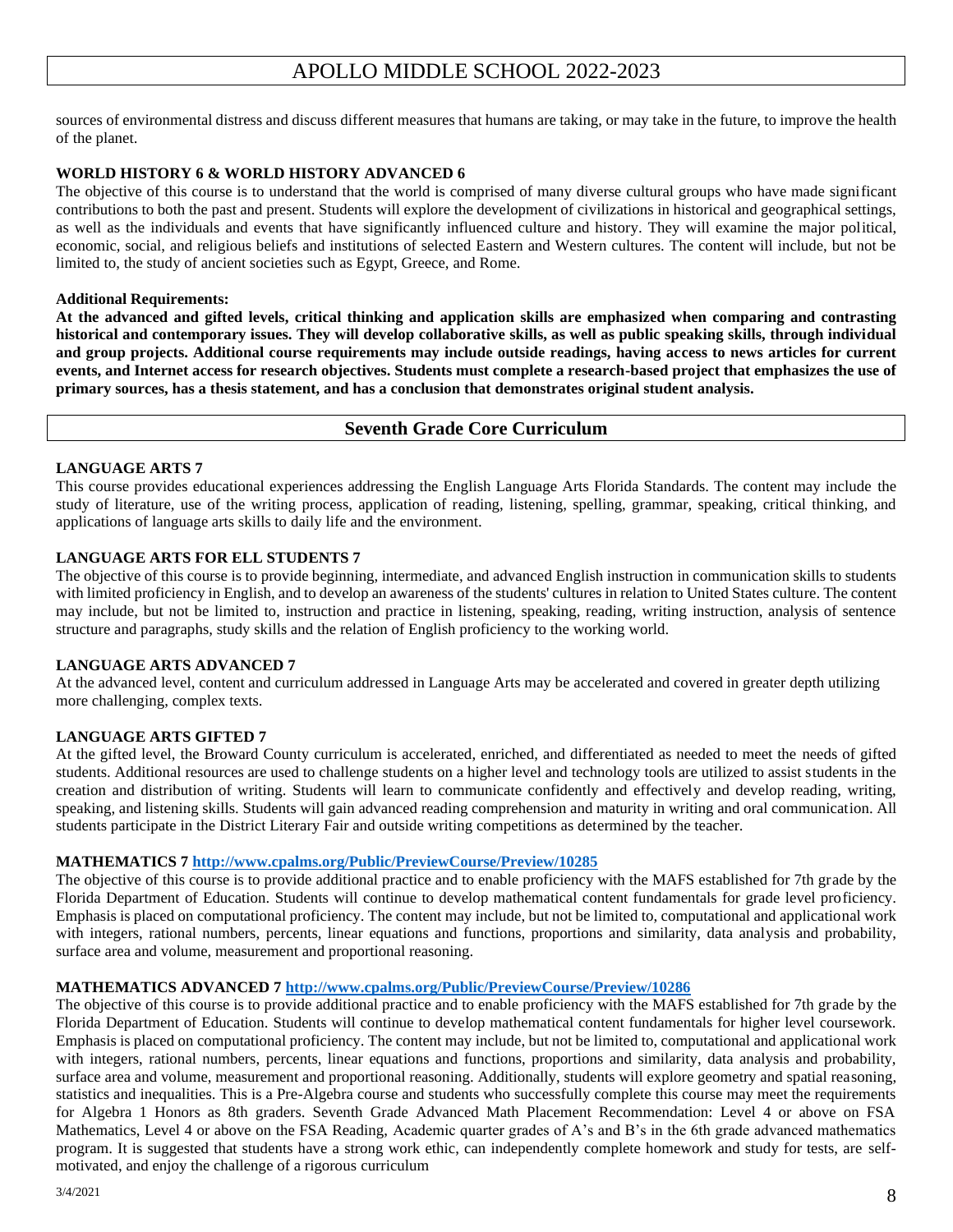#### **ALGEBRA I HONORS GEM (Great Explorations in Mathematics) 7**

#### **<http://www.cpalms.org/Public/PreviewCourse/Preview/10290>**

This is a high school course for high school credit. Algebra I Honors in the 7th grade is a continuum of GEM 6. The objective of this course is to provide a rigorous and in-depth study of Algebra I Honors, emphasizing deductive reasoning skills, as a foundation for more advanced mathematics courses. The content may include, but not be limited to, operations and properties used within the real number system, algebraic and graphical solutions to first-degree equations and inequalities in one and two variables, operations with polynomials, rational and irrational algebraic expressions, quadratic equations, quadratic inequalities, quadratic functions and the use of a graphing calculator. Throughout this course students are expected to develop the skills needed to solve mathematical problems. There is a strong emphasis on algebraic problem solving. This course has a fast pace requiring 30-60 minutes of homework daily, and involves independent work. Students should be highly motivated, responsible, self-directed, and committed to spending the time required to gain proficiency with the content skills. Additionally, there will be a midterm exam, an End of Course State Exam which counts as 30% of the overall grade, and the letter grade will count towards their high school GPA. Students who successfully complete the course requirements will receive one high school honors credit. GEM 7 Placement Recommendations: The recommendations are made by the 6th grade GEM teachers based on the following criteria in addition to the district requirements. Students need to complete the 6th grade GEM program with test scores of 87% or higher, midterm and final exam scores exam scores of 80% or higher, and score an 80% or higher on the Algebra Placement Test as well as overall quarter grades of 90% or higher. Additionally, it is suggested that students have a strong work ethic, can independently complete homework and study for tests, are self-motivated, give 100% effort, participate in class discussions, and enjoy the challenge of an extremely rigorous curriculum. EMF(Elements of Mathematics: Foundations)Online Program7EMF is a self-contained, self-study program delivered by the Institute for Mathematics & Computer Science that allows independent and high achieving students to earn four credits of High School Mathematics as well as complete middle school mathematics course standards before leaving middle school. The EMF curriculum exposes students to subject areas not found in the standard curriculum such as operational systems, set theory, number theory, abstract algebra, and probability and statistics. The EMF program is a 6ththrough 8thgrade program. If completion of all 3 years is reached, students will have credits in Algebra 1 Honors, Geometry Honors, Algebra 2 Honors and Precalculus Honors. Throughout the 3 years, all students must maintain an 80% on each module or higher and must follow the timeline set forth by EMF. This timeline does not account for holidays and days off so students should budget additional hours outside of school each day to complete the program and stay within the desired timeline. This program is extremely fast paced and requires the student to put in double homework time, compared to other classes, in order to complete the required online curriculum in three years.

#### **LIFE SCIENCE 7 & LIFE SCIENCE ADAVNCED 7**

The Life Science program invites students to investigate the world of living things—at levels both large and small—by reading, observing, and experimenting with aspects of life on Earth. Students explore an amazing variety of organisms, the complex workings of the cell and cell biology, the relationship between living things and their environments, and discoveries in the world of modern genetics. Students tackle such topics as ecology, microorganisms, animals, plants, cells, animals, species, adaptation, heredity, genetics, and the history of life on Earth. Lesson activities and assignments help students discover how scientists investigate the living world.

**Additional Requirements: At the advanced and gifted level in each grade, critical thinking and application skills are emphasized. Additional course requirements will include a more in-depth exploration of topics of interest to the student and will require that each student demonstrate proficiency in the practice of science by completing an independent, experimentally based research project suitable for competition in the district required science fair.** 

#### **CIVICS 7 & CIVICS ADVANCED 7**

Civics is an empowering course that provides students with the critical skills to analyze

and study the duties and rights of citizens. Using guided questioning, students will learn the importance of knowing the rights and responsibilities that are guaranteed under the Constitution of the United States. Students will examine the different forms and functions of government and assess their knowledge of the American colonies and their early doctrines and government. The influence that England and the Age of Enlightenment had on the foundations of democracy will be studied. Students will use research and higher thinking skills to create collaborative projects to extend their knowledge of the Constitution and its principles. An in-depth study of the Bill of Rights will reinforce an understanding of the purpose and goals of the Legislative, Executive and Judicial Branches of government. Units on voting, political parties and public opinion about national, state and local governments will enable students to better understand society and the challenges people face.

**Additional Requirements: At the regular, advanced, gifted and Cambridge level, all students will be required to take the Florida State End of Course Exam (EOC). The test score will account for 30% of their overall Civics grade. Pacing to prepare for this exam will be adjusted accordingly, depending on whether the class is working at the regular, advanced or gifted level. Group projects, research papers, mock trials, and additional reading passages will be used to enhance class material at the advanced and gifted levels. Cambridge students will have a more intensive writing program with small groups working to create various curriculum-based projects. Cambridge students will also participate in off campus field trips to reinforce the curriculum.**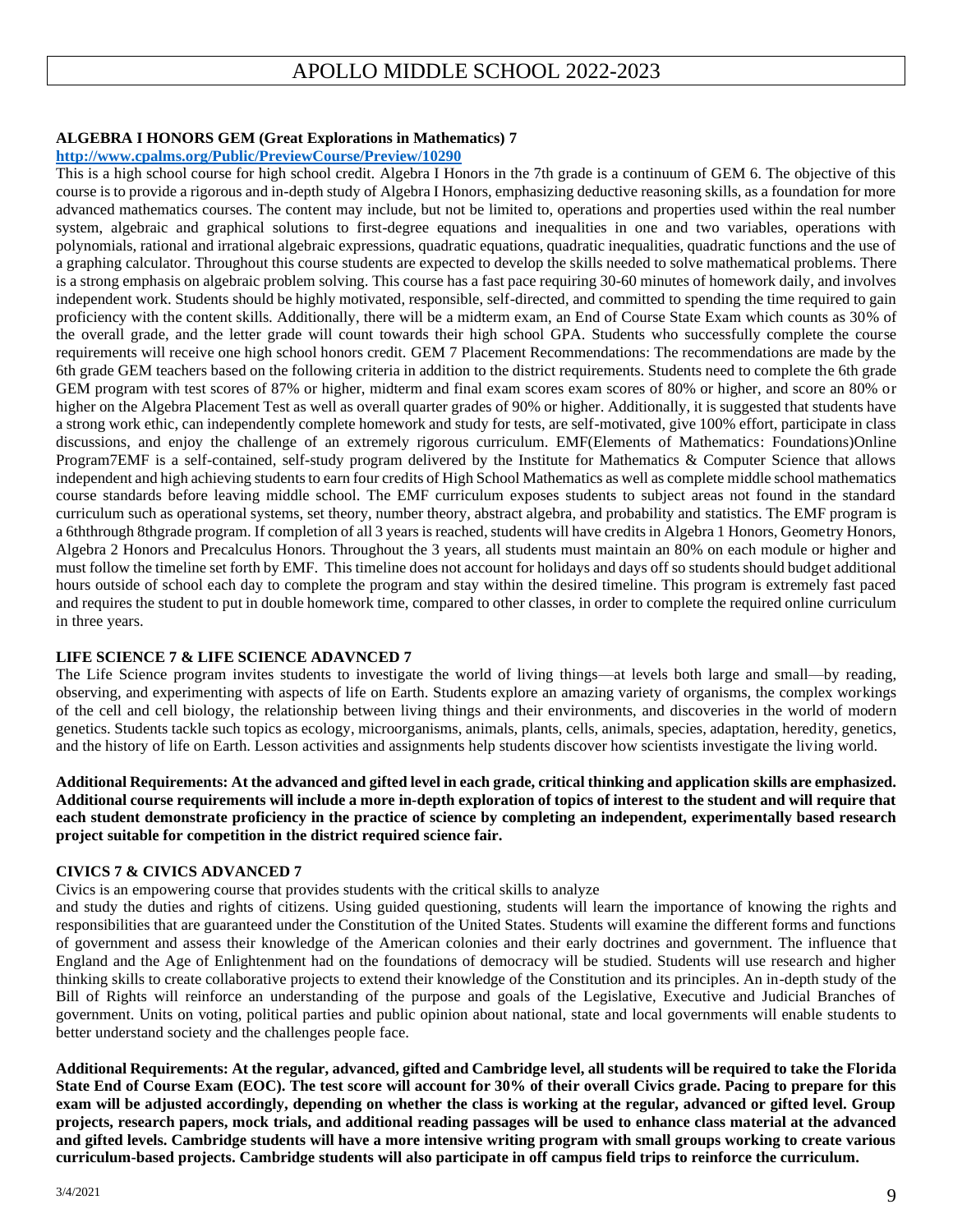## **Eighth Grade Core Curriculum**

#### **LANGUAGE ARTS 8**

This course provides educational experiences addressing the English Language Arts Florida Standards. The content may include the study of literature, use of the writing process, application of reading, listening, spelling, grammar, speaking, critical thinking, and applications of language arts skills to daily life and the environment.

#### **LANGUAGE ARTS FOR ELL STUDENTS 8**

The objective of this course is to provide beginning, intermediate, and advanced English instruction in communication skills to students with limited proficiency in English, and to develop an awareness of the students' cultures in relation to United States culture. The content may include, but not be limited to, instruction and practice in listening, speaking, reading, writing instruction, analysis of sentence structure and paragraphs, study skills and the relation of English proficiency to the working world.

#### **LANGUAGE ARTS ADVANCED 8**

At the advanced level, content and curriculum addressed in Language Arts may be accelerated and covered in greater depth utilizing more challenging, complex texts.

#### **LANGUAGE ARTS GIFTED 8**

At the gifted level, the Broward County curriculum is accelerated, enriched, and differentiated as needed to meet the needs of gifted students. Additional resources are used to challenge students on a higher level and technology tools are utilized to assist students in the creation and distribution of writing. Students will learn to communicate confidently and effectively and develop reading, writing, speaking, and listening skills. Students will gain advanced reading comprehension and maturity in writing and oral communication. All students participate in the District Literary Fair and outside writing competitions as determined by the teacher.

#### **LANGUAGE ARTS SECONDARY I CAMBRIDGE 8**

This course is the final stage of the Secondary I Cambridge curriculum and is primarily focused on the mastery of inquiry-based writing about social and world events, literature analysis, media and poetry. Students will continuously express their mastery of expression through oral communication, critical thinking activities, debate and presentations. Students will develop a sense of cultural awareness and a span of knowledge that will promote cross-curricular understanding in order to become productive citizens of the world. All students will participate in the District Literary Fair. **Application and acceptance required for participation**. Please visit this website for more information on the Cambridge program. http://www.cie.org.uk/

#### **MATHEMATICS PRE-ALGEBRA 8** <http://www.cpalms.org/Public/PreviewCourse/Preview/10287>

The objective of this course is to strengthen and build upon arithmetic skills while preparing for Algebra I in high school as well as to provide additional practice and to establish proficiency with the MAFS established for 8th grade by the Florida Department of Education. The content may include, but not be limited to real numbers, exponents, scientific notation, proportional and nonproportional relationships and functions, solving equations and systems of equations, transformational and measurement geometry, and statistics.

#### **ALGEBRA I HONORS 8** <http://www.cpalms.org/Public/PreviewCourse/Preview/10290>

This is a high school course for high school credit. The objective of this course is to provide a rigorous and in-depth study of algebra, emphasizing deductive reasoning skills as a foundation for more advanced mathematics courses and developing the skills needed to solve mathematical problems. The content may include, but not be limited to, operations and properties used within the real number system, algebraic and graphical solutions to first degree equations and inequalities in one and two variables, relations and functions, direct and inverse variations, operations with polynomials, including all forms of factoring, rational and irrational algebraic expressions, quadratic equations, quadratic inequalities, quadratic functions, and use of the graphing calculator. Students who successfully complete the course requirements will receive one high school credit. It is strongly recommended that students have completed the 7th Grade Advanced Textbook in their seventh grade year. Additionally, there will be a midterm exam, and a State End of Course Exam, which counts as 30% of their overall grade, and the letter grade will count towards their high school GPA. There will also be approximately 30-60 minutes of homework daily.

#### **GEOMETRY HONORS GEM (Great Explorations in Mathematics) 8**

#### http://www.cpalms.org/Public/PreviewCourse/Preview/10295

This is a high school course for credit. Students who enroll in this course should be A/B Algebra I Honors students who have demonstrated mastery of algebra skills as evidenced by their grades and exam scores. This course is a rigorous and in-depth high school course which helps lay the foundation for higher level math work such as AICE, AP coursework, and college entrance exams.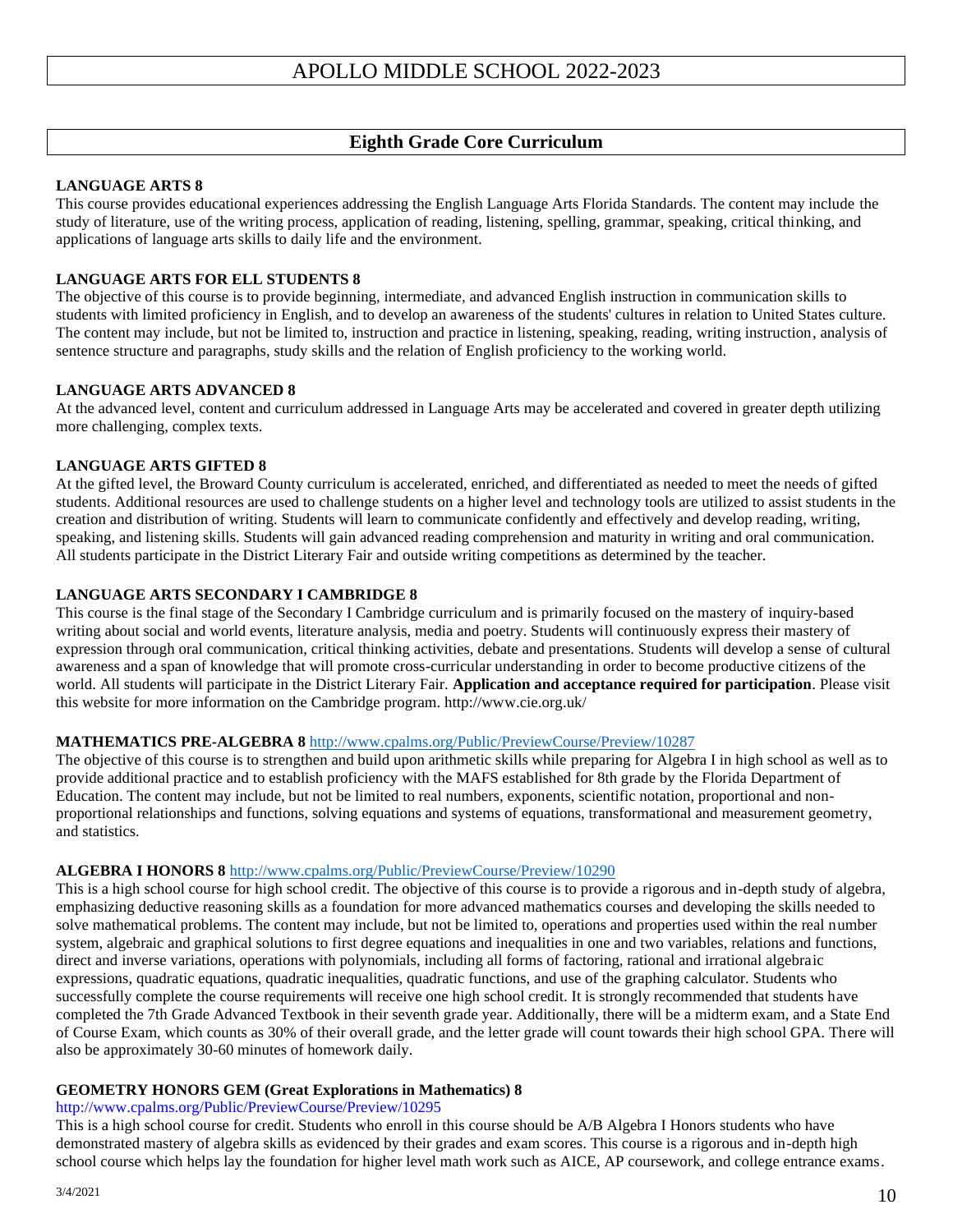The emphasis is on methods of proof, the formal language of mathematics, the fundamental properties of geometry, the understanding of deductive and inductive reasoning, solving real-world problems by applying the geometric properties and algebraic skills, and using transformational and coordinate geometry. This course has a fast pace requiring 45-60 minutes of homework daily and involves a good deal of independent work since the approach of the course is the discovery method. Students should be highly motivated, responsible, self-directed, and committed to spending the time required to gain proficiency with the content skills. It is highly recommended (and necessary for success) that students have a strong working knowledge of algebra for this class. Tests involve questions requiring the application and proof (both formal and informal) of skills learned. Additionally, there will be a midterm exam, and a State End of Course Exam and the letter grade will count towards their high school GPA.

#### **EMF (Elements of Mathematics: Foundations) Online Program 8**

EMF is a self-contained, self-study program delivered by the Institute for Mathematics & Computer Science that allows independent and high achieving students to earn four credits of High School Mathematics as well as complete middle school mathematics course standards before leaving middle school. The EMF curriculum exposes students to subject areas not found in the standard curriculum such as operational systems, set theory, number theory, abstract algebra, and probability and statistics. The EMF program is a  $6<sup>th</sup>$ 

through 8<sup>th</sup> grade program. If completion of all 3 years is reached, students will have credits in Algebra 1 Honors, Geometry Honors, Algebra 2 Honors and Precalculus Honors. Throughout the 3 years, all students must maintain an 80% on each module or higher and must follow the timeline set forth by EMF. This timeline does not account for holidays and days off so students should budget additional hours outside of school each day to complete the program and stay within the desired timeline. This program is extremely fast paced and requires the student to put in double homework time, compared to other classes, in order to complete the required online curriculum in three years.

#### **PHYSICAL SCIENCE 8**

The Physical Science program introduces students to many aspects of the physical world, focusing first on chemistry and then on physics. The course provides an overview of the physical world and gives students tools and concepts to think clearly about matter, atoms, molecules, chemical reactions, motion, force, momentum, work and machines, energy, waves, electricity, light, and other aspects of chemistry and physics. Among other subjects, students study the structure of atoms; the elements and the Periodic Table; chemical reactions; forces, including gravitational, motion, acceleration, and mass; and energy, including light, thermal, electricity, and magnetism.

#### **PHYSICAL SCIENCE ADVANCED 8**

Physical Science will provide opportunities for students to investigate the introductory concepts of physics and chemistry. Topics will include but not be limited to: dynamics, classification, interaction of matter, the periodic table, forms of energy, electricity and magnetism, chemical interactions, nuclear reactions, and career opportunities. Laboratory activities that include the use of the scientific method, measurement, laboratory apparatus, and safety are an integral part of this course.

#### **BIOLOGY HONORS 8**

Biology I Honors will provide opportunities to students for general exploratory experiences and activities in the fundamental concepts of life. Topics will include but not be limited to: the scientific method, laboratory apparatus usage and safety, biochemistry, cell biology, genetics, botany, zoology, human anatomy and physiology, and ecological relationships. Laboratory activities that include the use of the scientific method, measurement, laboratory apparatus, and safety are an integral part of this course. A state written End of Course (EOC) exam will count as 30% of the student's final course grade.

#### **UNITED STATES HISTORY 8 & UNITED STATES HISTORY ADVANCED 8**

Primary content emphasis for this course pertains to the study of American history from the Exploration and Colonization Period to the Reconstruction Period following the Civil War. Students will be exposed to the historical, geographic, political, economic, and sociological events, which influenced the development of the United States and the resulting, impact on world history. This course offers scaffolded learning opportunities for students to develop the critical skills of analysis, synthesis, and evaluation in a more rigorous and reflective academic setting. Students are empowered to perform at higher levels as they engage in the following: analyzing historical documents and supplementary readings, working in the context of thematically categorized information, becoming proficient in note-taking, and participating in an extended research-based paper/project. Students will also participate in Junior Achievement, which teaches the key concepts of work readiness, entrepreneurship, and financial literacy.

#### *Additional Requirements:*

**Advanced, gifted and Cambridge students will develop and demonstrate their skills through participation in a capstone and/or extended research-based paper/project (e.g., history fair, participatory citizenship project, mock congressional hearing, projects for competitive evaluation, investment portfolio contests, or other teacher-directed projects). Expectations include: reading**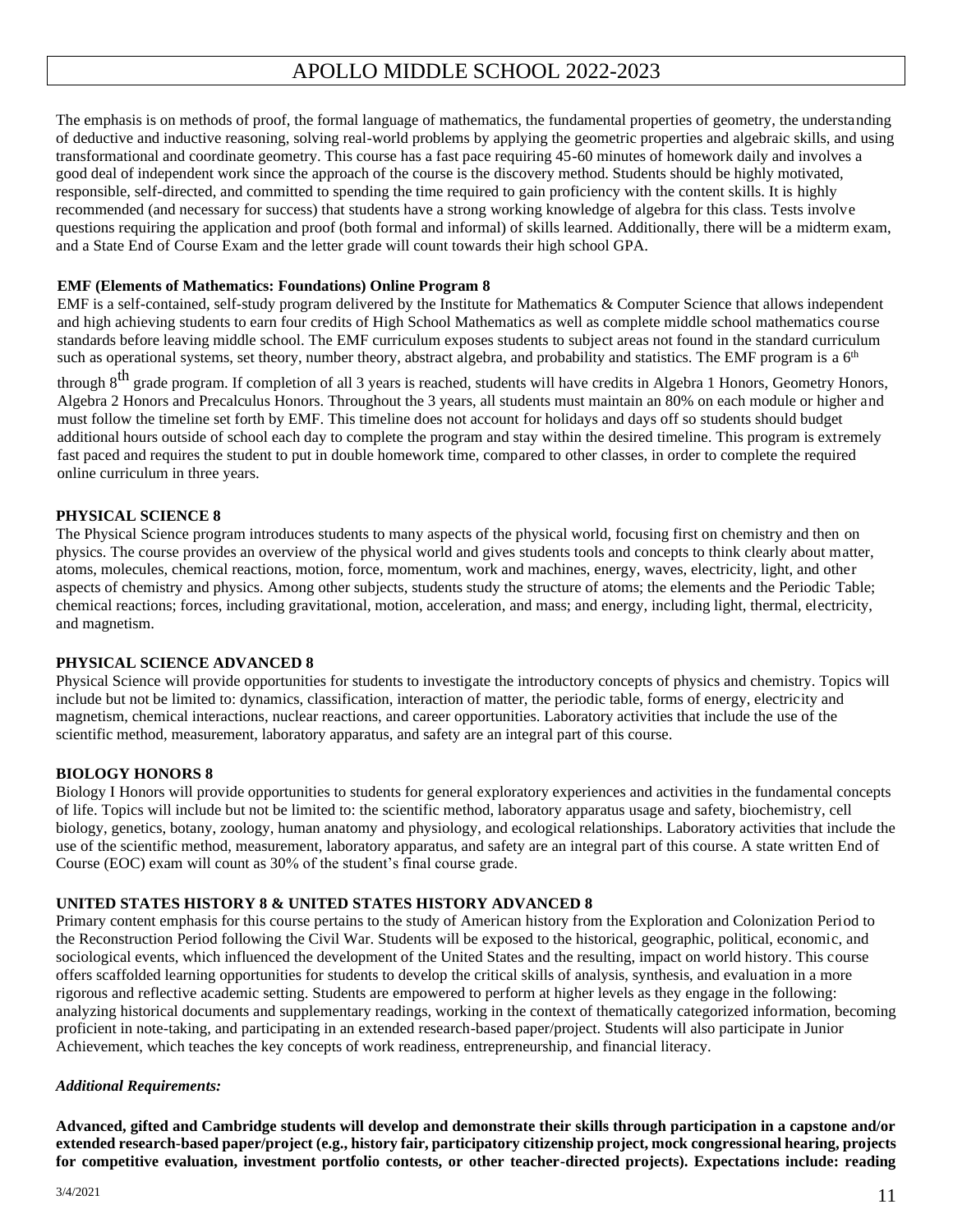**assignments from longer text passages as well as shorter ones when text is extremely complex, making close reading and rereading of texts central to lessons, asking high- level, text-specific questions and requiring high-level, complex tasks and assignments, requiring students to support answers with evidence from the text, and providing extensive text-based research and writing opportunities (claims and evidence). Placement in these classes is determined by the student's (IEP), Individualized Education Plan as decided annually by the IEP committee. Reading placement will be based on State/Broward District's k-12 Reading Plan.** 

# Reading Placement for 6<sup>th</sup>-8<sup>th</sup> Grades

Students with an FSA Reading score of 2 or below and/or FAIR assessments indicating areas of concern will be placed in the appropriate reading course as needed. Students will be placed in a reading course following Broward's Middle School placement guidelines.

#### **READING INTENSIVE**

This course provides strategic reading intervention focusing on scaffolding the Language Arts Florida Standards with support across texts of increasing complexity.

#### **DEVELOPMENTAL READING FOR ELL STUDENTS**

This course provides intensive ESOL instruction for the development of listening, speaking, reading, writing, and language skills for English language learners.

#### **READING DEVELOPMENTAL**

This course provides strategic reading instruction to develop academic vocabulary, comprehension, and inferential thinking through text-based reading and writing.

\*Reading programs subject to change according to district guidelines.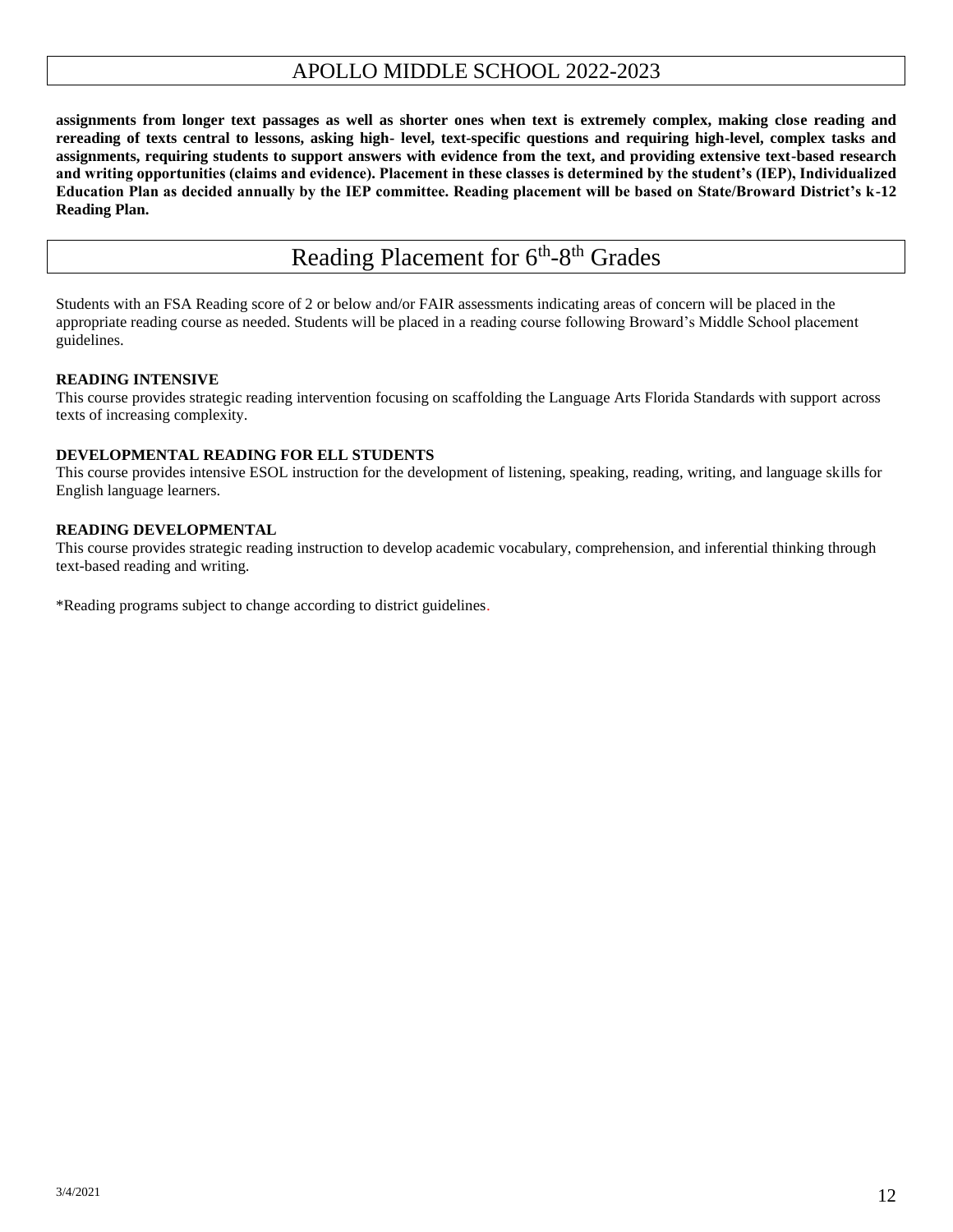# **ELECTIVE CLASSES**

#### **FINE ARTS**

#### **Art 1**

#### **Available to 6th, 7th & 8th grade students**

This class is an opportunity to explore the different types of visual arts. Students explore media and techniques used to create a variety of 2-D artworks through developing skills in drawing, painting, printmaking, and collage. Students practice, sketch, and manipulate the structural elements of art. Students will learn and experience different art forms, including many hands-on projects and fun activities!

#### **Art 2**

#### **Available to 7th & 8th grade students**

This course is designed to provide experiences necessary to produce three-dimensional artwork. Art II offers more independent study with projects being more self-motivated and self-directed. The content may include, but not limited to, the basic design concepts of ceramics and designing and painting large-scale murals around the campus.

#### **Art Studio**

#### **Available to 8th grade students**

The Advanced Art student is one who has a strong desire to develop his/her interest in all types of visual arts. This course is designed to provide experiences necessary to produce three-dimensional artwork. The year-long class includes portfolio as well as group projects. Students must be able to work independently, as well as in small group settings. Students must get the approval of the Art Teacher.

#### **BAND 1 BEGINNING**

#### **Available to 6th, 7th & 8th grade students**

The Band 1 Course (also known as the Beginning Band) is the first level of Band intended for students stating in Band for the first time. Students in this course are expected to perform at high levels, practice individually frequently and perform at in-school and out of school events. Students will be required to perform at least three times during the school year. Students will be graded based on Performances, assignments, afterschool rehearsals and playing tests.

#### **BAND 2 INTERMEDIATE**

#### **Available to 7th & 8th grade students**

The Band 2 Course (also known as the Concert Band) is the second level of Band intended for student going into their  $2<sup>nd</sup>$  consecutive year of Band courses. Students in this course are expected to perform at high levels, practice individually frequently and perform at many in-school and out of school events as well as be present for after-school rehearsals. Students will be graded based on Performances, assignments, afterschool rehearsals and playing tests. STUDENTS MUST HAVE BAND DIRECTOR APPROVAL TO SELECT THIS CLASS.

#### **BAND 3 ADVANCED**

#### **Available to 7th & 8th grade students**

The Band 3 Course (also known as the Symphonic Band) is the third level of Band intended for student going into their  $3<sup>rd</sup>$ consecutive year of Band courses. Students in this course are expected to perform at high levels, practice individually frequently and perform at many in-school and out of school events as well as be present for after-school rehearsals. Students will be graded based on Performances, assignments, afterschool rehearsals and playing tests. STUDENTS MUST HAVE BAND DIRECTOR APPROVAL TO SELECT THIS CLASS.

#### **Chorus 1 BEGINNGING**

#### **Available to 6th, 7th & 8th grade students**

The Chorus 1 course (also known as Chorus) is an entry level class for any students with little to no experience in singing. During this course students will learn how to match pitch, sing in simple 2-part harmony, learn how to read music and sing publicly for in-school performances. Students will also be tested on singing ability and understanding of music theory.

#### **Chorus 2 ADVANCED**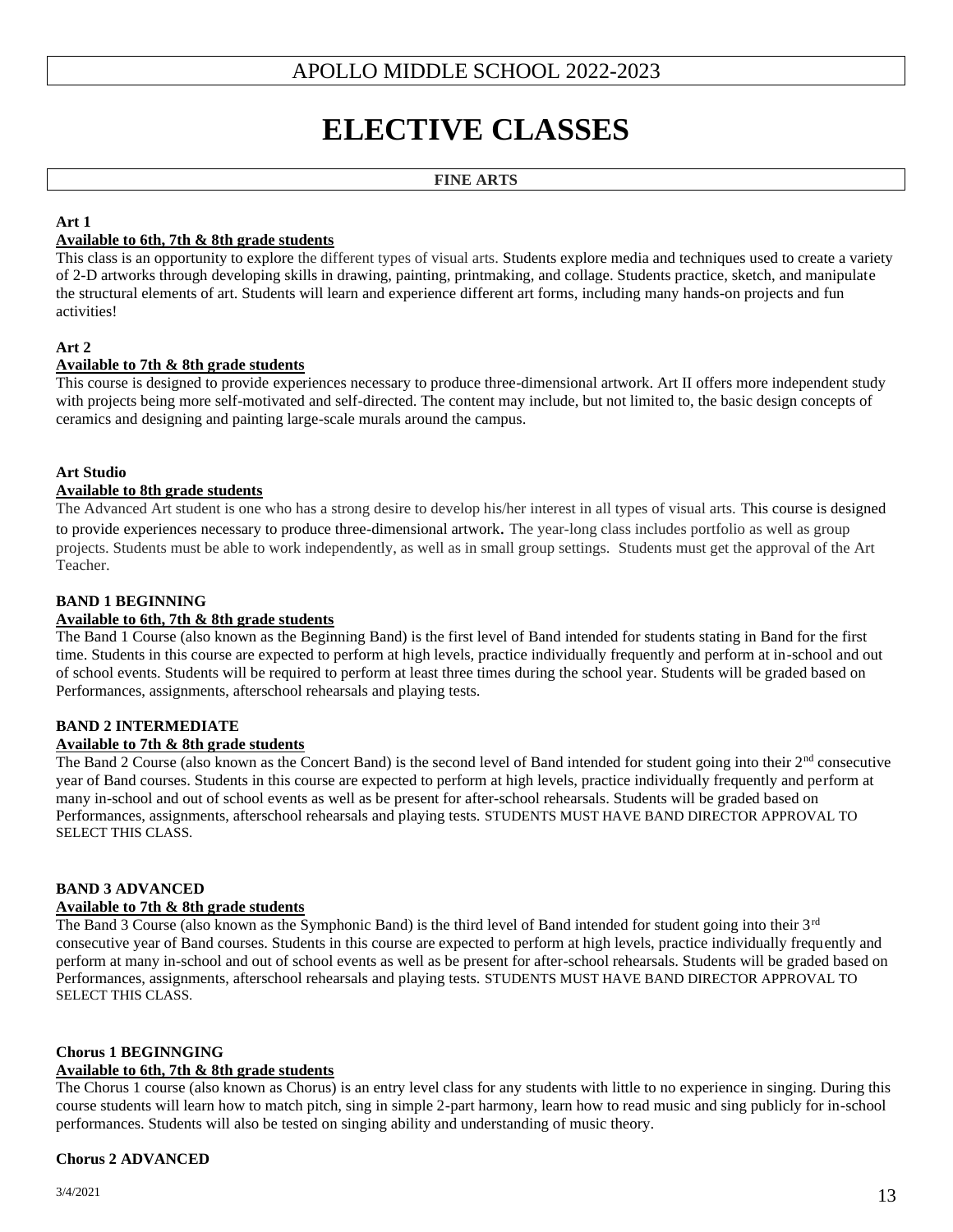#### **Available to 7th & 8th grade students**

The Chorus 2 course (also known as Concert Chorale) is the advanced chorus course for students who have had at least one class of Chorus at Apollo Middle School. During this course students continue to develop proper choir tone, perform in-school and out of school at various venues and events. The musical ability required will be significantly harder than Chorus 1 and students are expected to perform at a much higher level of musicianship. Students will also be tested on singing ability and understanding of music theory. STUDENTS MUST HAVE BAND DIRECTOR APPROVAL TO SELECT THIS CLASS.

#### **Dance**

#### **Available to 7th & 8th students**

Students develop dance techniques and movement vocabulary in two or more dance forms. In the process, dancers demonstrate use of class and performance etiquette, analytical and problem-solving skills, and studio practices in a safe dance environment. Students may be required to attend and/or participate in rehearsals and performances outside the school day to support, extend, and assess learning in the classroom. Students in this class may need to obtain (e.g., borrow, purchase) appropriate footwear and/or dance attire from an outside source.

#### **Percussion**

#### **Available to 6th, 7th & 8th grade students**

The Instrumental Techniques 1 Course (also known as Percussion Studies) is the entry/advanced level course intended for students taking percussion for the first time as well as veteran students. Students in this course are expected to perform at high levels, practice individually frequently and perform at many in-school and out of school events as well as be present for after-school rehearsals. Students will be graded based on Performances, assignments, afterschool rehearsals and playing tests. Students in this course will be divided up to the individual Band levels. STUDENTS MUST HAVE BAND DIRECTOR APPROVAL TO SELECT THIS CLASS.

#### **Photography**

#### **8th grade students**

Students explore the aesthetic foundations of art using beginning photography techniques. This course may include, but is not limited to, color and/or black and white photography via digital media and/or traditional photography. Students must get the approval of the Photography Teacher.

#### **TV Production 1 & 2**

#### **Available to 6th, 7th & 8th grade students**

Television Production is designed to familiarize you with the processes and tools associated with studio and field production. Special emphasis is placed on single and multi-camera techniques with emphasis on professional aptitudes and attitudes. Students develop these key skills in a spiral; each project adds more challenging skills onto foundation proficiencies. Students engage in skills to learn storytelling, capturing and editing video and audio, and finalizing content for DVD, web or digital videotape.

#### **Yearbook**

#### **Available to 7th & 8th grade student**

In this course, students will be involved in the entire yearbook process (print layouts, photography, print copy, design and advertising). Students should be available to work outside of the normal school day when deadlines are approaching. Student GPA, behavior and teacher recommendations will be considered when determining who will be selected for this class.

#### **HUMANITIES**

#### **Archeology/Mythology**

#### **Available to 7th grade students**

Archaeology: This course is the study of the human past using material remains. These remains can be any objects that people created, modified, or used. Portable remains are usually called artifacts. Artifacts include tools, clothing, and decorations. Archaeology can reconstruct a lost culture's lifeways, giving us a glimpse into the long-ago past and help us understand the people and events that shaped the historical period (after the development of writing). Archaeology, it could be argued, is a kind of passport to time-travel. Students may choose courses that are more general or may choose a concentration that allows them to focus on a specific historical period or geographical location, such as Mediterranean archaeology or prehistoric archaeology. This is a semester class that must be taken with Mythology.

Mythology: This course will focus on the myths of ancient Greece and Rome as a way of exploring the nature of myth and the function it plays for individuals, societies, and nations. We will also pay some attention to the way the Greeks and Romans themselves understood their own myths. Are myths subtle codes that contain some universal truth? Are they a window on the deep recesses of a particular culture? Are they entertaining stories that people like to tell over and over? Are they a set of cultural blinders that all of us wear, though we do not realize it? This is a semester class that must be taken with Archeology.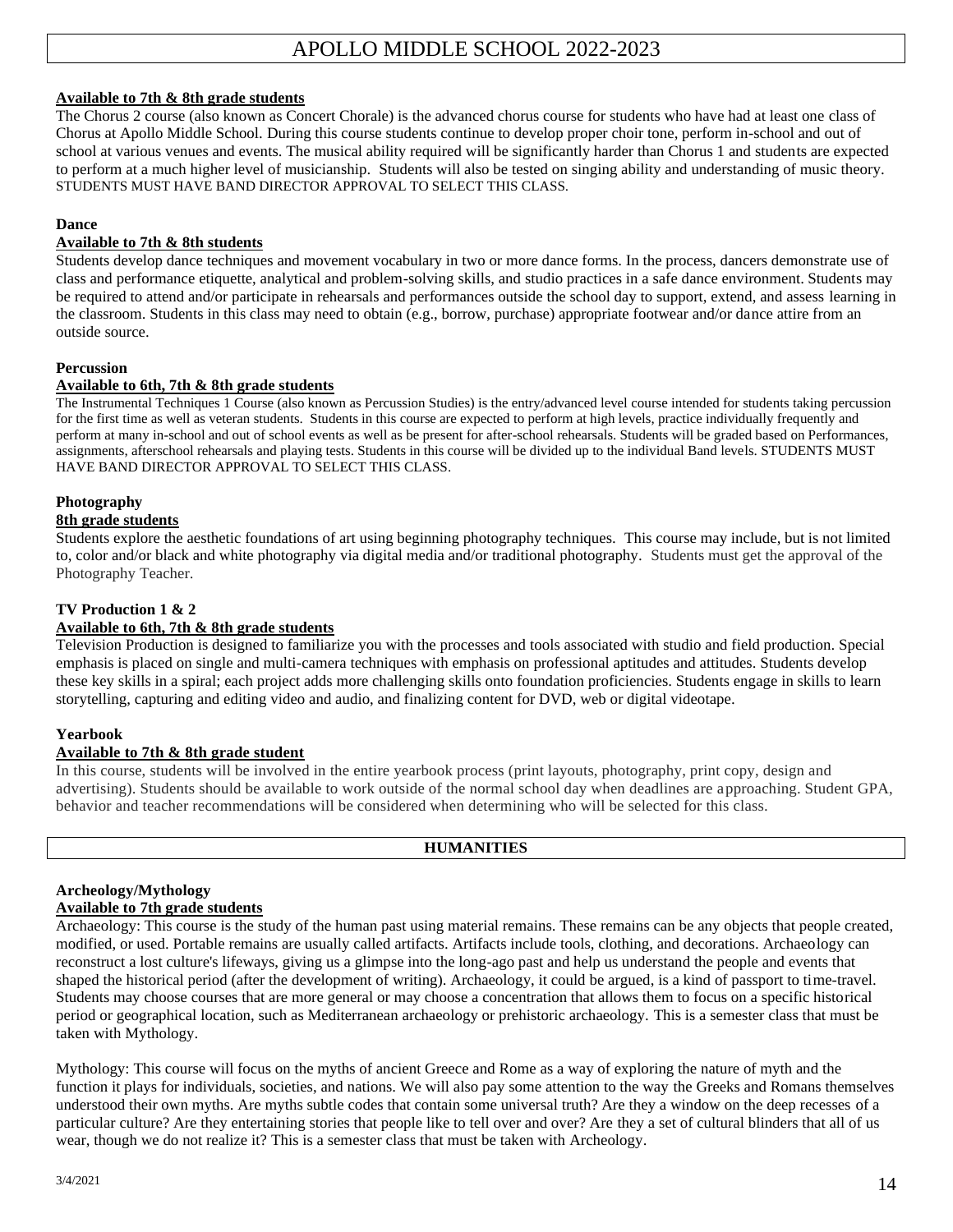#### **African American History OR African American History, Advanced Available to 8th grade students**

This course will examine the artistic expressions of African Americans during the 20th Century. This century was a tumultuous time period in United States History highlighted by profound changes in the social, economic and political affairs of African Americans. By examining the music and visual art created by African Americans during this time period, students will gain an understanding of the experiences of African American peoples. Students will be exposed to the various genres of music that African Americans created or influenced such as jazz, blues, rhythm and blues, gospel, rock and roll and hip hop. Students will dissect and interpret works and explain what led to their creation and the impact that they had. This class is available is available for two levels. The Advanced class requires students to have a minimum of 2.5 in their core classes. **THIS IS A HIGH SCHOOL LEVEL** 

#### **COURSE AND IT WILL AFFECT YOUR HIGH SCHOOL GPA**

#### **Cambridge Global Perspectives**

#### **Available to 6th grade students**

The class is designed to develop the skills of research, analysis, evaluation, reflection, collaboration and communication. Research says that the earlier students start to develop and practice their skills, the greater the impact on their learning. Making Cambridge Global Perspectives available to younger students will develop and embed cross-curricular skills at an earlier age, supporting them in their studies as they progress to Cambridge Upper Secondary and beyond. **STUDENTS MUST COMPLETE A CAMBRIDGE APPLICATION FOR THE 2020-2021SCHOOL YEAR.**

#### **Creative Writing 1, 2 & 3**

#### **Available to 6th, 7th & 8th grade students**

The purpose of this course is to enable students to learn and use writing and language skills for creative expression in a variety of literary forms. Emphasis will be on development of a personal writing style.

#### **Drama/Theatre 1**

#### **Available to 6th, 7th, & 8th grade students**

Never taken a drama class before? Fear no more! Everything you need to know will be taught here. From learning the basics, areas of the stage, all the way to experiencing musical theatre, Drama 1 provides a great beginning step into the drama world. Back again?! Great! Every year we try to incorporate something new that brings a little challenge! :) Get excited!

#### **Drama/Theatre 2**

#### **Available to 7th & 8th grade students**

**Prerequisite-Drama 1**. This course is designed for the serious Drama student. Students at this level are required to participate in the activities associated with the Junior Thespian Society, and are also expected to produce a full-scale production in their course of study. Additionally, these young actors and actresses will be expected to work independently on both small group and individual scenes, developing characters and consistently raising the bar on their own performances. A serious approach to the craft is expected from the students in Advanced Drama.

#### **Film Studies**

#### **Available to 7th & 8th grade students**

Students explore the fundamental concepts, terminology, techniques, and applications of digital imaging to create original wo rk. The instructional focus will be on film. Students produce digital animated images through the single or combined use of compu ters, digital cameras, digital video cameras, scanners, photo editing software, drawing and painting software, graphic tablets, printers, new media, and emerging technologies. Through the critique process, students evaluate and respond to their own work and that of their peers to measure artistic growth. The course incorporates hands-on activities, the use of technology, and consumption of art materials.

#### **Journalism 1**

#### **Available to 6th, 7th & 8th grade students**

The purpose of this course is to enable students to develop fundamental skills in the production of journalism across print, multimedia, web, and broadcast/radio platforms and to become aware of journalism history, careers, ethics use, and management techniques related to the production of journalistic media.

#### **Journalism2**

#### **Available to 7th & 8th grade students**

**Prerequisite-Journalism 1**. The purpose of this course is to enable students to develop skills in the production of journalism across print, multimedia, web, and broadcast/radio platforms and to become aware of journalism history, careers, ethics use, and management techniques related to the production of journalistic media.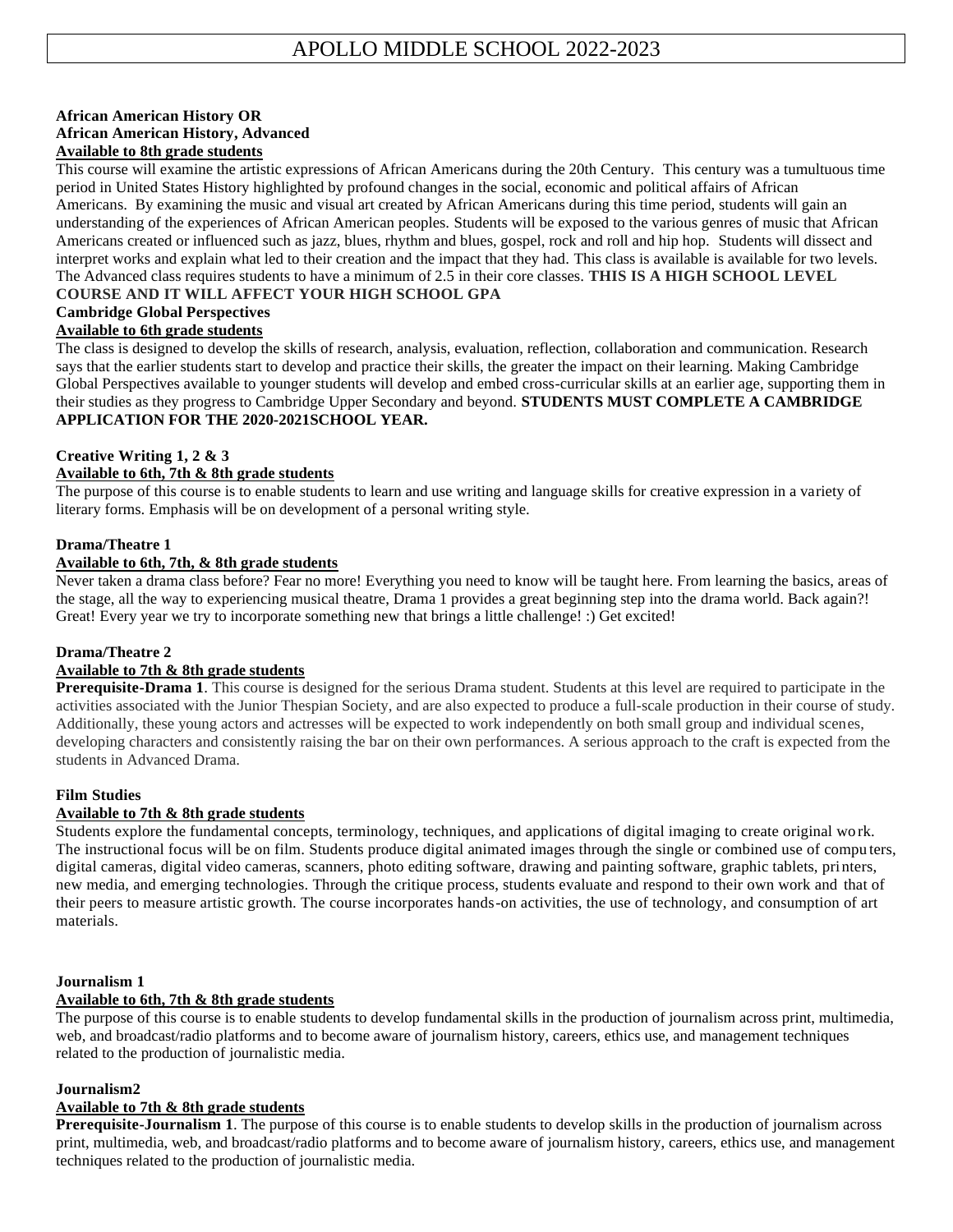#### **Latino's in Action**

#### **Available to 6th, 7th & 8th grade students**

Latinos In Action (LIA) offers an asset-based approach to bridging the graduation and opportunity gap for Latino students, working from within the educational system to create positive change. Our program operates as a year-long elective with the goal of empowering Latino youth to lead and strengthen their communities through college and career readiness. We accomplish this by focusing on four pillars: leveraging personal and cultural assets, excelling in education, serving the community, and developing leadership skills. To be in Latinos in Action, students must be preapproved by the Guidance Director and must maintain a 2.5 GPA.

#### **Law Studies**

#### **Available to 7th & 8th grade students**

Law Studies focuses on principles, functions, and the organization of the American legal system. The course will investigate the purpose of law, role of citizens, the impact of the law and the lives of the citizens.

#### **Law Studies, Comprehensive Available to 8th grade students**

**Prerequisite** Law Studies-Content includes examining the historical antecedents and purpose for laws, the impact of social values on the establishment and interpretation of laws, causes and consequences of crime, evaluation of the adult and juvenile justice systems, significance of the Bill of Rights to the American legal system and elements of constitutionalism, civil and criminal law, family and consumer law, rights and responsibilities under the law, and the adversarial versus inquisitorial systems of justice. This course will incorporate the development of a written appellate brief addressing a contemporary legal question and the presentation of oral arguments to defend their position legally. **THIS IS A HIGH SCHOOL LEVEL COURSE AND IT WILL AFFECT YOUR HIGH SCHOOL GPA**.

#### **Living Well/ Novel Studies Available to 6th grade students**

The purpose of this course is to provide students with the opportunity to gain the knowledge and skills necessary to become health literate and practice responsible behaviors to promote healthy living. This comprehensive course focuses on making wise personal decisions and respecting and promoting the health of others. It's a teaching program on lifestyle, exercise, attitude and nutrition. The course uses a balanced approach to wellness. This is a semester class taken with Novel Studies.

Novel studies is a collaborative book studies class which allows students a way of building experiences of the world, helping students to see and understand things which have never happened to us firsthand, building on their experiences to increase our knowledge of the unknown, enabling us to witness and attempt to understand things from new vantage points. This is a semester class taken with Living Well.

#### **Peer Counseling**

#### **Available to 7th & 8th grade students**

To be a peer counselor you must have a **3.0 GPA**. Introduction to Peer Counseling. Through classroom instruction, role-playing, and skill building activities, peer counselors are trained to help their fellow students. Peer counselors help by peer tutori ng, peer mediating, and peer counseling. Along with daily peer activities students will participate in several field trips doing community projects enhancing your overall learning experience. In order to be a peer counselor, you MUST be a person who enjoys helping.

#### **Peer Counseling 2**

#### **Available to 8th grade students**

To be a peer counselor you must have a **3.0 GPA**. Introduction to Peer Counseling. Through classroom instruction, role-playing, and skill building activities, peer counselors are trained to help their fellow students. Peer counselors help by peer tutoring, peer mediating, and peer counseling. Along with daily peer activities students will participate in several field trips doing commu nity projects enhancing your overall learning experience. In order to be a peer counselor, you MUST be a person who enjoys helping.

#### **Physical Education (Team Sports) Available to 6th, 7th, & 8th grade students**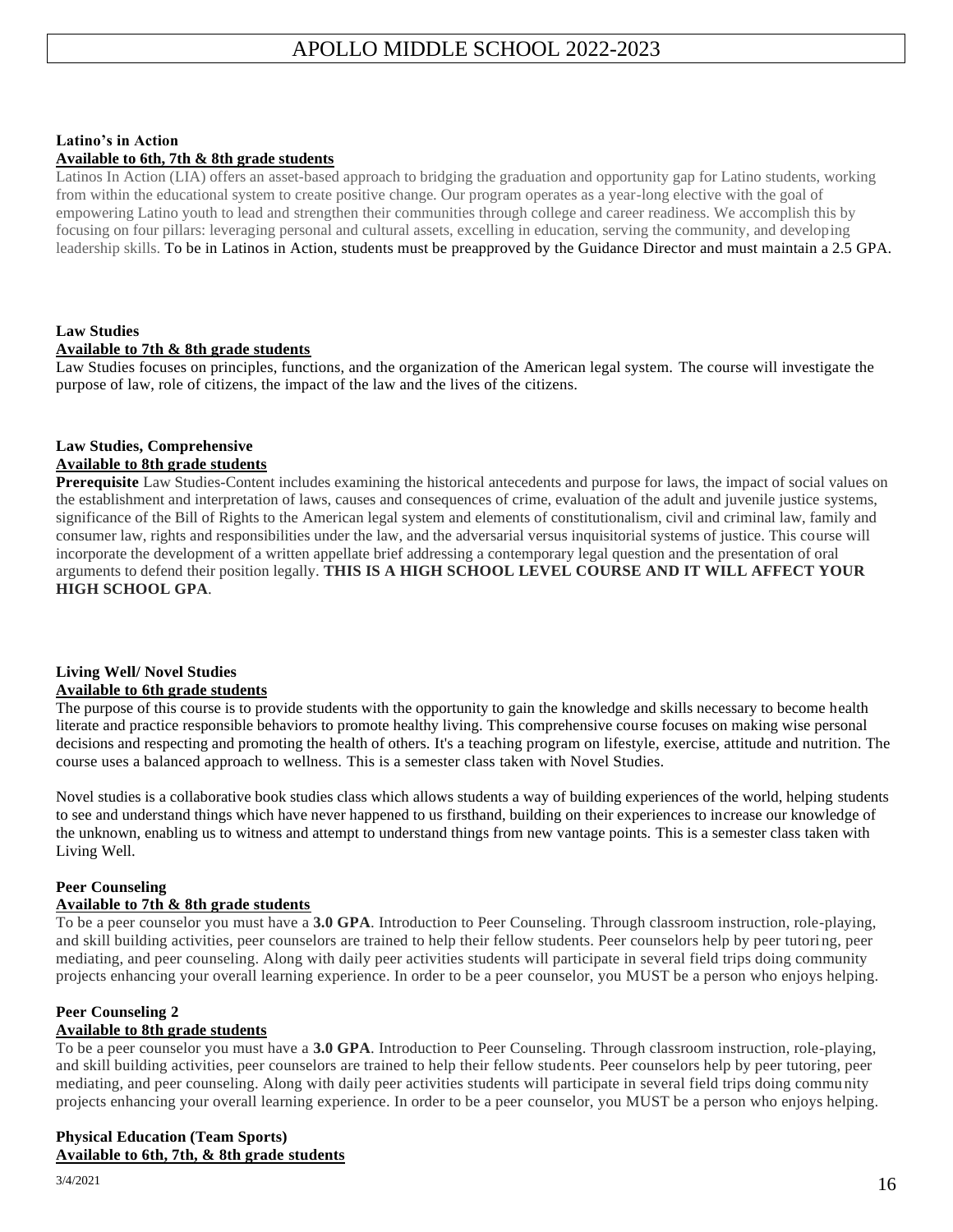Students in Physical Education learn the rules and play various sports, such as flag football, soccer, kickball, basketball, and volleyball.

## **Psychology/Sociology**

#### **Available to 8th grade students**

1<sup>st</sup> Semester-Through the study of psychology, students acquire an understanding of and an appreciation for human behavior, behavior interaction and the progressive development of individuals. The content examined in this first introductory course includes major theories and orientations of psychology, psychological methodology, memory and cognition, human growth and development, personality, abnormal behavior, psychological therapies, stress/coping strategies, and mental health.

2<sup>nd</sup> Semester-Through the study of sociology, students acquire an understanding of group interaction and its impact on individuals in order that they may have a greater awareness of the beliefs, values and behavior patterns of others. In an increasingly interdependent world, students need to recognize how group behavior affects both the individual and society.

#### **Service Learning/ Leadership Skills Available to 6th, 7th & 8th grade students**

The purpose of this course is to teach leadership skills, parliamentary procedure, problem solving, decision making, communication skills, group dynamics, time and stress management, public speaking, human relations, public relations, team building, and other group processes. Students must maintain a 3.0 GPA and show leadership skills through outstanding conduct and participate in at least one school club.

#### **Spanish, M/J Introduction**

#### **Available to 6th grade**

Beginning Spanish introduces students to the target language and its culture. Students will learn beginning skills in listening and speaking and an introduction to basic skills in reading and writing. Also, culture, connections, comparisons, and communities are included in this half year course. Students whom have never studied a foreign language and want the exposure without the concern of impacting their high school GPA should take this course prior to Spanish 1. This is a semester class taken with Physical Education.

#### **Spanish 1**

#### **Available to 7th & 8th grade students**

This course provides students with a general introduction to the Spanish language, pronunciation, vocabulary related to every day activities, basic grammatical structure, and cultural information. The student will develop communicative skills in all 3 modes of communication (interpersonal, interpretive, and presentational) and cross-cultural understanding. Emphasis is placed on proficient communication in the language. An introduction to reading and writing is also included as well as culture connections, comparisons, and communities. **THIS IS A HIGH SCHOOL LEVEL COURSE AND IT WILL AFFECT YOUR HIGH SCHOOL GPA**.

#### **Spanish 2**

#### **Available to 8th grade students**

**Prerequisite-Spanish 1**. This course reinforces the fundamental skills acquired by students in Spanish 1: listening, speaking, reading, and writing. The course further develops communicative skills in all 3 modes of communication and cross-cultural understanding. Reading and writing receive more emphasis, while oral communication remains the primary objective. The cultural survey of the Spanish-speaking people is continued. **THIS IS A HIGH SCHOOL LEVEL COURSE AND IT WILL AFFECT YOUR HIGH SCHOOL GPA**.

#### **Spanish Dual Language Program Available to 6th**

This course provides students with an intensive bi-lingual study of the Spanish language, Students must be bi-lingual with mastery of English and Spanish before the start of the school year. **Available ONLY to students accepted into the Dual Language Program.**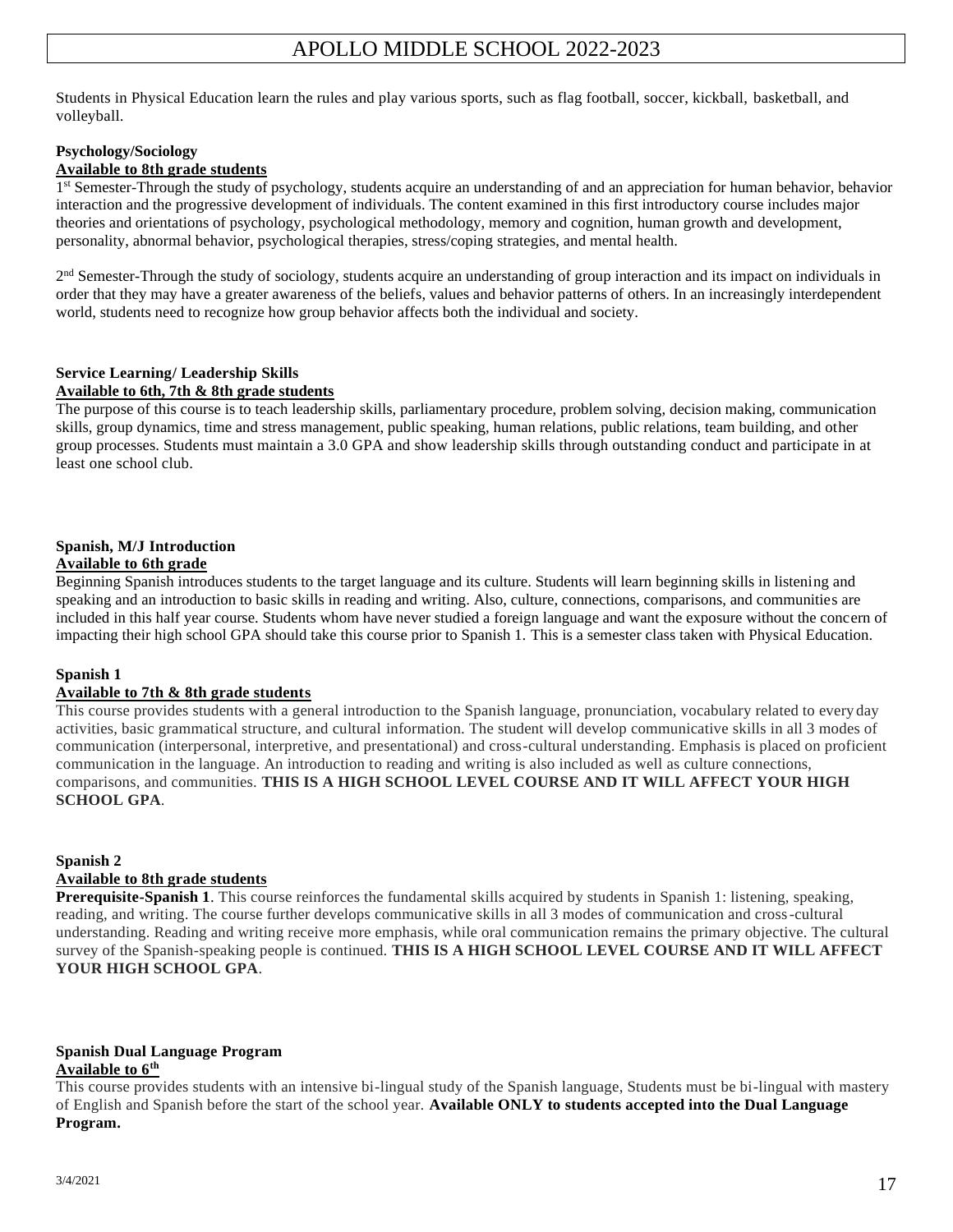#### **Spanish for Spanish Speakers I**

#### **Available to 7 th& 8th grade students**

The purpose of this course is to enable students whose heritage language is Spanish to develop, maintain, and enhance proficiency in their heritage language by reinforcing and acquiring skills in listening, speaking, reading, and writing, including the fundamentals of Spanish grammar. Language Arts Standards are also included in this course to enable students to become literate in the Spanish language and gain a better understanding of the nature of their own language as well as other languages to be acquired. **THIS IS A HIGH SCHOOL LEVEL COURSE AND IT WILL AFFECT YOUR HIGH SCHOOL GPA.**

#### **Spanish for Spanish Speakers II Available to 8th grade students**

The purpose of this course is to enable students whose heritage language is Spanish to develop, maintain, and enhance proficiency in their heritage language by reinforcing and expanding skills in listening, speaking, reading, and writing, as well as Spanish grammar skills acquired in Spanish for Spanish Speakers 1. Students are exposed to a variety of Spanish literary genres and authors. Language Arts Standards are also included in this course to enable students to become literate in Spanish and gain a better understanding of the nature of their own language as well as other languages to be acquired. Prerequisite: Spanish for Spanish Speakers I credit. **THIS IS A HIGH SCHOOL LEVEL COURSE AND IT WILL AFFECT YOUR HIGH SCHOOL GPA**

#### **Speech & Debate I**

#### **Available 6th & 7th grade students**

The purpose of this course is to develop students' beginning awareness, understanding, and application of language arts as it applies to oral communication concepts and strategies in a variety of given settings.

#### **Speech & Debate 2 Available 7th grade students**

This class is designed to further developed students' skills from Speech & Debate. Additionally, students will learn a variety of competition speech events where they may choose to participate in the after school and Saturday Speech tournaments (optional attendance).

#### **Speech & Debate Honors Available 8th grade students**

This classes are an introduction to the world of Speech and Debate, and are **offered for HS credit.** A variety of speaking skills and techniques will be covered, from the basic to the complex. Students should be prepared to participate in both speech presenta tions and formal/informal debates. They should be comfortable working in small groups, researching different topics, and memorizing material. **Prerequisite-Debate 7 th grade. THIS IS A HIGH SCHOOL LEVEL COURSE AND IT WILL AFFECT YOUR HIGH SCHOOL GPA**

#### **Teacher Assistant Available to 8th grade students**

**Tea**chers and/or office staff with various tasks. Students must have a 3.0 GPA and satisfactory conduct (No U's or N's). An application needs to be submitted with teacher recommendations and approved by the Guidance Director.

#### **Yoga**

#### **Available to 6th, 7th & 8th grade students**

Students learn practical life skills through the use of introspective yoga and mindful themes. Students will focus on balance, strength, and self-compassion.

**STEM SCIENCE**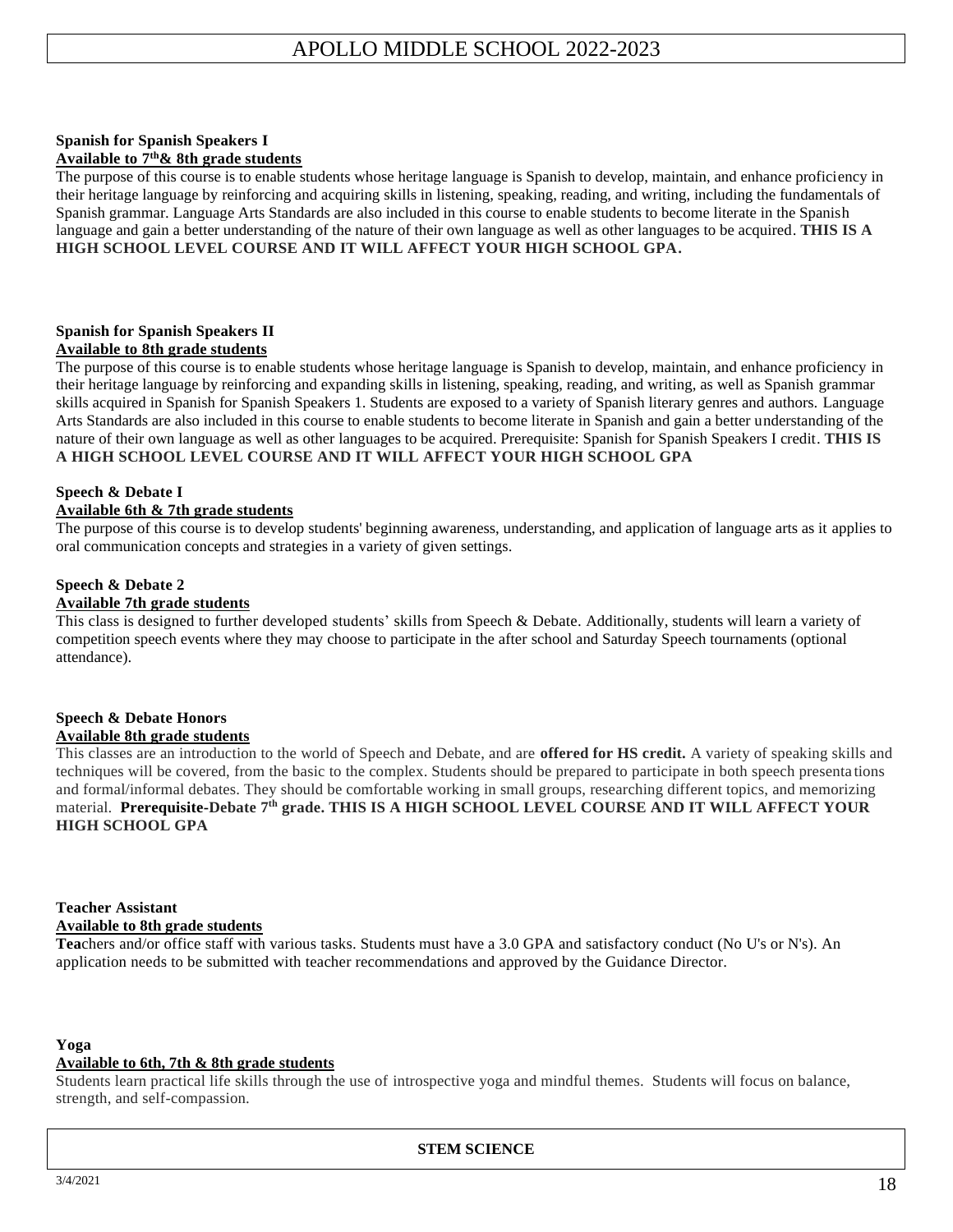#### **Forensics**

#### **Available to 8th grade students**

Students will be introduced to the fundamental figures and events that shaped the study of forensic science. This will include examples such as the advent of fingerprinting, anthropometry, and blood typing. Students will also learn about the history and components of a crime lab and the professionals that are employed in those crime lab units.

#### **Gardening**

#### **Available to 6th, 7th & 8th grade students**

This is a hands-on class with science and social studies coming together to for students to be a part of Apollo's thriving garden. Students grow, harvest, and distribute different types of plants and examine the impact they have on our lives. Gardening can also offer insights to the long-term human impact on the natural environment. From the water shortage to the over-use of pesticides, students who engage in gardening have first-hand opportunities to observe the importance of conservation and intelligent allocation of resources.

#### **Math Competition**

#### **Available to 6th, 7th & 8th grade students**

Math Competition is a course that is designed to provide Math Club students with critical problem-solving skills and to expand their mathematical knowledge to better prepare for competitions. It is open to all grade levels 6-8. All students enrolled in this course are required to be competing members of the math club. Competitions are held after school and on weekends. Students in this course will work above and beyond their core mathematics course to prepare for various competitions. The course will focus on content, teamwork, individual category, speed and various competition strategies. This is a full year course. During 1st semester, the primary focus will be preparing for competitions. During 2nd semester, students will complete, and present projects focused on a variety of competition strategies.

#### **Meteorology**

#### **Available to 7th grade students**

The weather system includes the dynamics of Earth's atmosphere and its interaction with the oceans and land. This class will assist students to gain an understanding of the complex, interlinked processes that make up our weather and build knowledge of severe weather events.

#### **STEM Astronomy**

#### **Available 6th grade students**

This course is an integrated Science, Technology, Engineering and Mathematics (STEM) course for high achieving middle school students. It includes an integration of standards from science, mathematics, and English/language arts (ELA) through the application to STEM problem solving using earth and space science knowledge and science and engineering practices. The National Science Teachers Association (NSTA) recommends that at the middle school level, all students should have multiple opportunities every week to explore science laboratory investigations (labs). *Students must FSA Scores of 3 or better*

#### **STEM Aeronautics**

#### **Available 6th, 7th, and 8th grade students**

The Aeronautics Curriculum was designed in an effort to strengthen scientific concepts taught in the science class. Each grade level, unit, and student learning activity are aligned with the NGSSS, National Mathematics Standards, National Science Education Standards, and Standards for Technology Literacy, to help teachers determine how the activities their students will complete will prepare them to be successful. The practical nature of the activities engages and connect students with their understanding of how science plays a major role in their daily lives. *Students must have FSA scores of 5 and permission from the Science Department Head.*

## **STEM Exploratory Engineering**

#### **Available to 6th grade students**

The purpose of this program is to provide students with a foundation of knowledge and technically oriented experiences in the study of the applications of technology and its effect upon our lives. This hands-on course focuses on transferable skills, and the understanding and use of technological tools, machines, instruments, materials, processes and systems in business and industry. Curriculum also includes safety and leadership skills. Topics covered in this course include: engineering communication systems, aerospace, manufacturing, graphic design, transportation, and much more. **Students will also have the opportunity to take the Microsoft Office Specialist (MOS) Word industry certification exam and other IC3 Digital Literacy exams as a part of the successful completion of this course.**

#### **STEM Engineering Available to 7th grade students**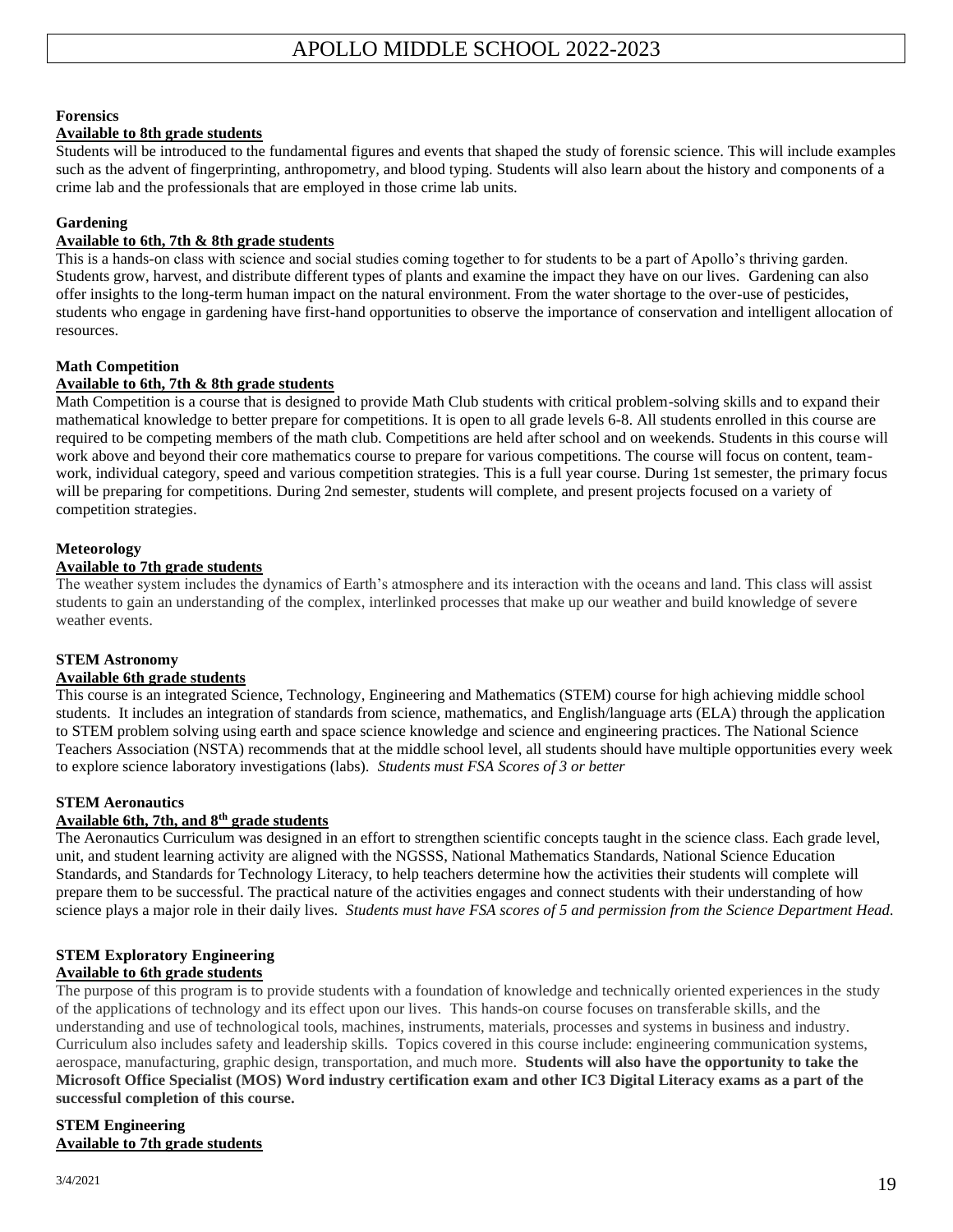This is a project-based curriculum that presents the elements and principles of visual design, engineering processes, and mathematical and mechanical properties. The class focuses on integrating math and science standards into hand-on projects that focus on using the engineering process to explore various types of engineering and design solutions to engineering problems. Students explore design factors such as esthetics, format, geometric shape & form, perspective drawing, scale, proportion, and presentation techniques. Students learn drafting, build bridges, learn about gears, build simple circuits and much more. **Students will have the opportunity to take IC3 Digital Literacy exams as a part of the successful completion of this course.**

#### **STEM Computer Technology Introduction**

#### **Available to 6th grade students**

Students in this exploratory foundation course will engage in business, computer and technology coursework. Students will develop effective communication, leadership, and workplace readiness skills. They will demonstrate knowledge of technology and its application in career fields/clusters. Utilizing a Virtual Enterprises curriculum, students will participate in various web-based activities that aid in the development of 21st century technology and business skills. The course is a beginning level course that will lay the foundation for upper level and high school Business Computer Application Pathways. **Students will also have the opportunity to take the Microsoft Office Specialist (MOS) PowerPoint industry certification exam and other IC3 Digital Literacy exams as a part of the successful completion of this course.**

#### **STEM Computer Technology Intermediate Available to 7th grade students**

The purpose of this course is to assist students in making informed decisions regarding their future academic and occupational goals and to provide information regarding related careers and  $21<sup>st</sup>$  century technology skill development. This course provides students with opportunities to develop fundamental knowledge and skills in general economic systems, business development, financial securities, banking concepts, credit, and consumer lending in the United States. Instruction in information systems and related electronic skills and software applications are also included. Students will utilize Virtual Enterprises Level 2 Curriculum. **Students will also have the opportunity to take the Microsoft Office Specialist (MOS) Word and Excel industry certification exams and other IC3 Digital Literacy exams as a part of the successful completion of this course.**

#### **Foundations of Web Design**

#### **Available to 8th grade students**

This high school level class provides students with extensive exploration of information technology careers. The purpose of this course is to give students an opportunity to apply knowledge and skills related to the area of information technology. This course includes the exploration and use of: databases, the internet, spreadsheets, presentation applications, management of personal information and email, word processing and document manipulation, HTML, web page design, and the integration of these programs using software that meets industry standards. **THIS IS A HIGH SCHOOL LEVEL COURSE AND IT WILL AFFECT YOUR HIGH SCHOOL GPA. Students will also have the opportunity to take the Microsoft Technology Associate (MTA) Intro to programming using HTML and CSS exam as a part of the successful completion of this course.**

#### **Coding Fundamentals**

#### **Available to 6th grade students**

The purpose of this course is to assist Information Technology students in making informed decisions regarding their future academic and occupational goals and to provide information regarding careers in the career cluster. The content includes but is not limited to foundational knowledge and skills related to computer coding and software development. Instruction and learning activities are provided in a laboratory setting using hands-on experiences with the equipment, materials and technology appropriate to the course content and in accordance with current practices. Students will learn fundamental programming using innovative program applications like Minecraft, and learn to become proficient using office software applications. **Students will also have the opportunity to take the Coding with Minecraft exam, and or the Microsoft Office Specialist (MOS) Word industry certification exam as a part of the successful completion of this course.**

#### **Digital Discoveries Available to 7th grade students**

Digital Discoveries in Society is an introductory computer science course that empowers students to create authentic artifacts and engage with computer science as a medium for creativity, communication, problem solving, and fun. In addition to fundamental computer information, the content includes but is not limited to digital technologies associated with problem solving, computer components, internet safety and ethics, web development, animations and games, basic programming techniques, and physical computing. The first six units in the course encourages students to see where computer science exists around them and how they can engage with it as a tool for exploration and expression. Units seven and eight encourage the students to look outward and explore the impact of computer science on society. Instruction and learning activities are provided in a laboratory setting using hands-on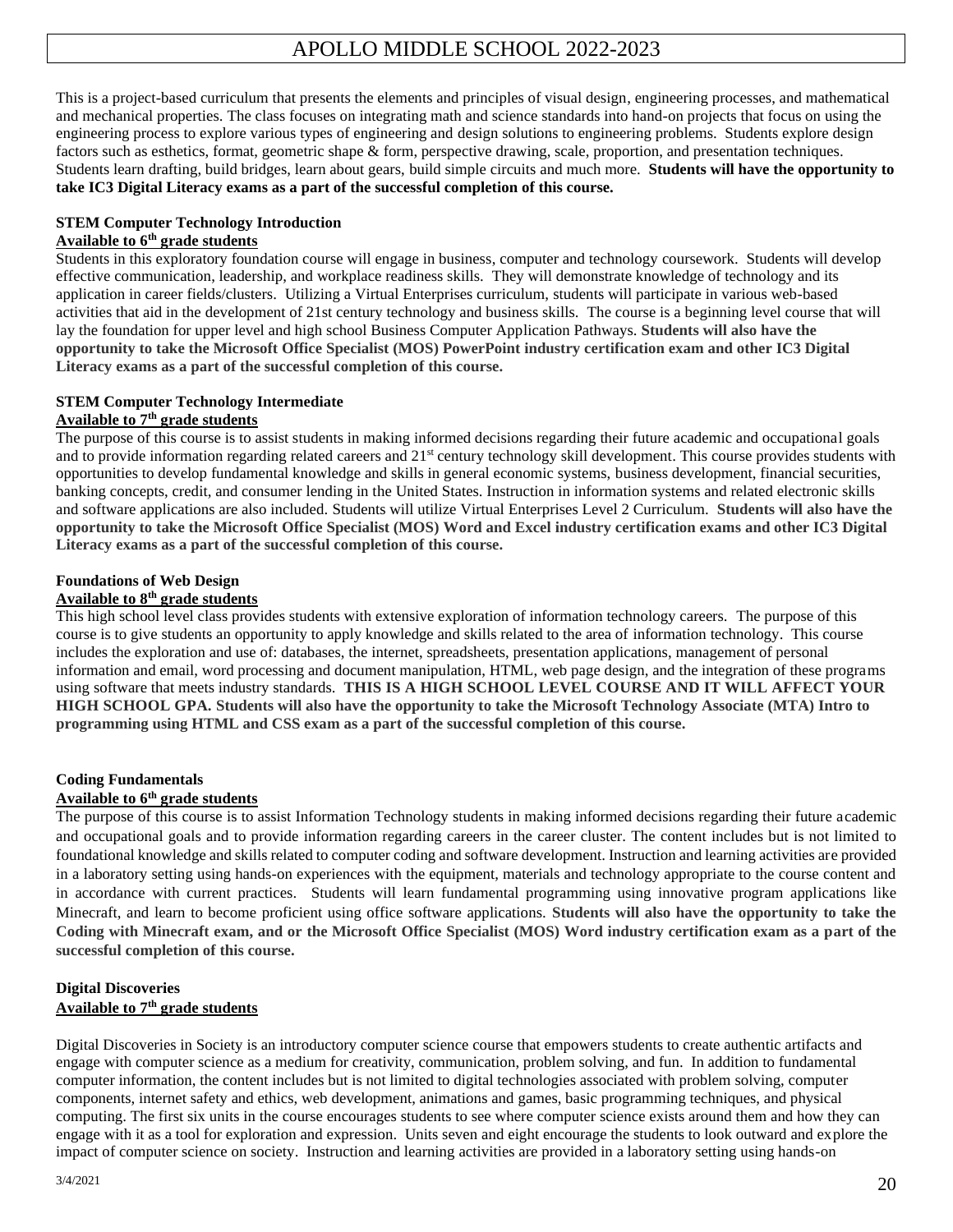experiences with the equipment, materials and technology appropriate to the course content and in accordance with current practices. **Students will also have the opportunity to take IC3 Digital Literacy exams as a part of the successful completion of this course.**

#### **Informational Technology, Advanced Available to 8th grade students**

This program offers a sequence of courses that provides coherent and rigorous content aligned with challenging academic standards and relevant technical knowledge and skills needed to prepare for further education and careers such as a Computer Users Support Specialists, Computer Programmer Assistants, Computer Network Architects, and Computer Systems Analysts in the Information Technology career cluster; provides technical skill proficiency, and includes competency-based applied learning that contributes to the academic knowledge, higher-order reasoning and problem-solving skills, work attitudes, general employability skills, technical skills, and occupation-specific skills, and knowledge of all aspects of the Information Technology career cluster. The content includes but is not limited to practical experiences in computer programming, algorithms, program design structure, logical thinking, development methodologies, essential programming techniques, and implementation issues. Specialized programming skills involving advanced mathematical calculations and physics are also integrated into the curriculum. **THIS IS A HIGH SCHOOL HONORS LEVEL COURSE AND IT WILL AFFECT YOUR HIGH SCHOOL GPA. Students will also have the opportunity to take the Microsoft Technology Associate (MTA) Intro to programming using HTML and CSS exam as a part of the successful completion of this course.**

#### **INSTRUCTIONAL SUPPORT Instructional Support Placement is determined by Principal**

#### **Learning Resource/Strategies Available to 6th-8th students with an IEP**

The purpose of this course is to enable students with disabilities to acquire and generalize strategies and skills across academic and community settings to achieve annual goals based on assessed needs and the student's individual educational plan (IEP).

#### **Intensive Reading Available to 6th, 7th & 8th grade students**

The Intensive courses have been designed for the teacher to select and teach only the appropriate standards corresponding to the student's grade and/or instructional level. The courses should not be used in place of grade level English language arts courses and are intended to provide intervention for students who have reading deficiencies.

#### **Reading**

#### **Available to 6th, 7th & 8th grade students**

Reading classes are intended to help striving learners build their skills through scaffold instruction and text at the student's instructional level, while still providing opportunities for students to grapple with complex text. Teachers provide instruction that enables students to accelerate the development of reading and writing skills with an emphasis on reading comprehension, writing fluency, and vocabulary study through the use of a variety of literary and informational texts.

#### **Developmental Language Arts,**

**Available to Available to 6th, 7th & 8th grade students This ELL Students with a Language Classification of A1-A2.** The Developmental Language Arts through ESOL classes are designed to enable students who are native speakers of languages other than English instruction to accelerate the development of reading, writing, listening, and speaking skills and to strengthen those skills so they are able to successfully read and write middle grade level text independently. Students are given extensive opportunities to collaborate with their peers as they interact with appropriate standards corresponding to their grade level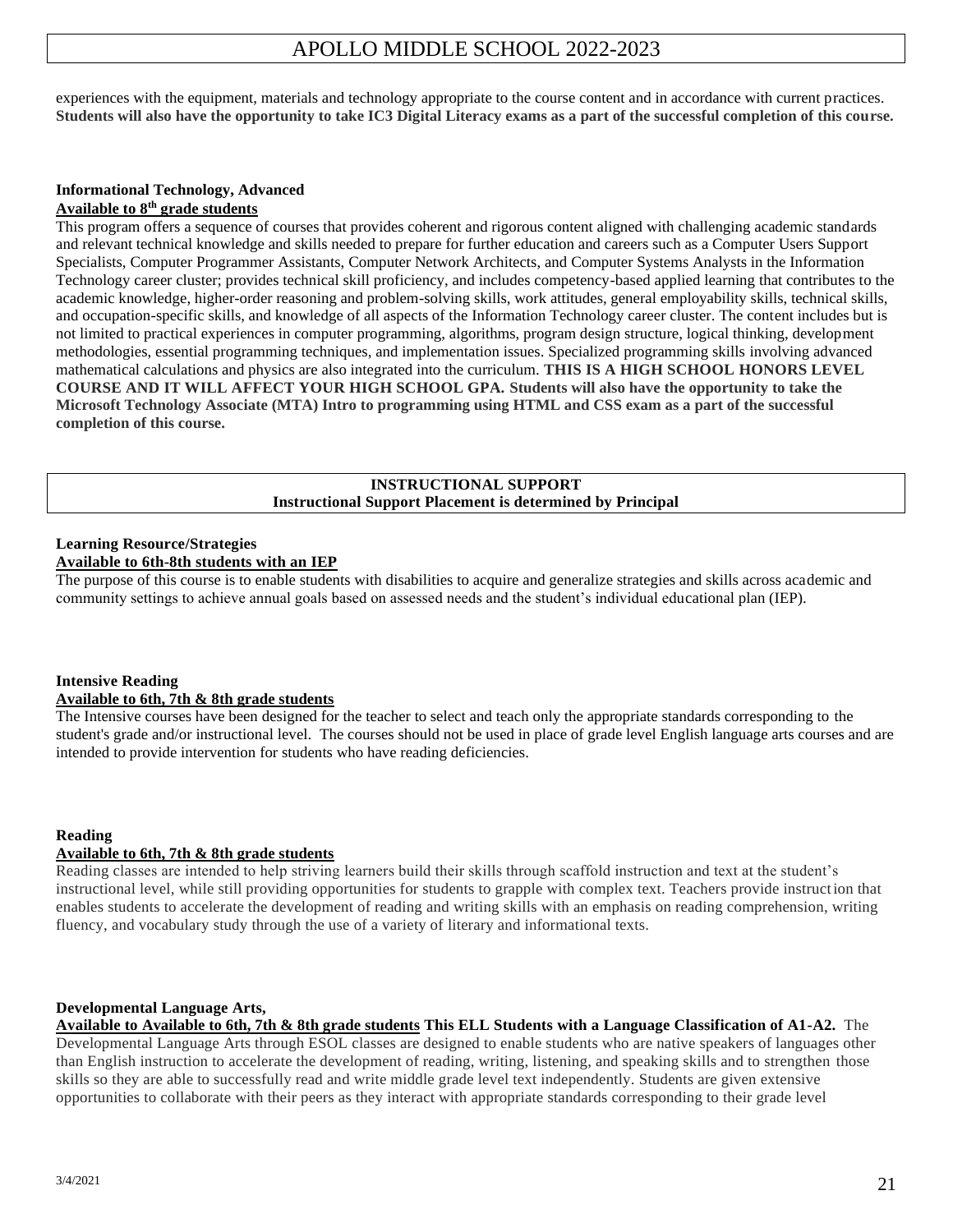# **CAMBRIDGE INTERNATIONAL at APOLLO MIDDLE**



#### **Vision Statement**

## **"Motivate and lead students in becoming citizens of the world who will continuously show compassion to others, respect, work cooperatively, and foster their thirst for knowledge and positive change."**

The focus and the intent of the Cambridge Lower Secondary Program is to encourage students to use problem-solving skills to access and link together knowledge from across all standards. Cambridge academic content is cross-curricular and emphasizes understanding issues through a global perspective. Throughout the progression of the program, students develop and strengthen their reasoning and communication skills. Content is based on Florida Standards with educational enhancements based on the Cambridge Assessment International Education Standards (Cambridge Standards). Implementation of Cambridge Standards assists teachers in delivering innovative, student-centered, inquiry-based learning in a highly collaborative environment that promotes higher level questioning. Performance tasks are imbedded within the curriculum to provide students the opportunity to apply their knowledge when given authentic context. These tasks require much more than just recall and recognition of facts and concepts. Students are required to transfer their learning to new content-rich problems that may include multiple standards within one performance task. Students are given the opportunity – through various resources, performance tasks, and activities – to become confident, responsible, reflective, innovative, and engaged learners.

#### **6 th Grade Students are recommended to have the following:**

- **Score a level 3/4/5 on both FSA Reading and Math**
- **A and/or AB grades in elementary school**
- **Strong writing skills**
- **Good attendance (Cambridge focuses on team and group work and attendance is vital for the success of the program)**

#### **Qualities of a Cambridge Student**

- **Confident in working with information and ideas – their own and those of others.**
- Cambridge students are confident, secure in their knowledge, unwilling to take things for granted, and ready to take intellectual risks. They are keen to explore and evaluate ideas and arguments in a structured, critical and analytical way. They can communicate and defend views and opinions as well as respect those of others.
- **Responsible for themselves, responsive to and respectful of others**
- Cambridge students take ownership of their learning, set targets, and insist on intellectual integrity. They are collaborative and supportive. They understand that their actions have impacts on others and on the environment. They appreciate the importance of culture, context, and community.
- **Reflective as learners, developing their ability to learn**
- Cambridge students understand themselves as learners. They are concerned with the processes as well as the products of their learning and develop the awareness and strategies to be lifelong learners.
- **Innovative and equipped for new and future challenges**